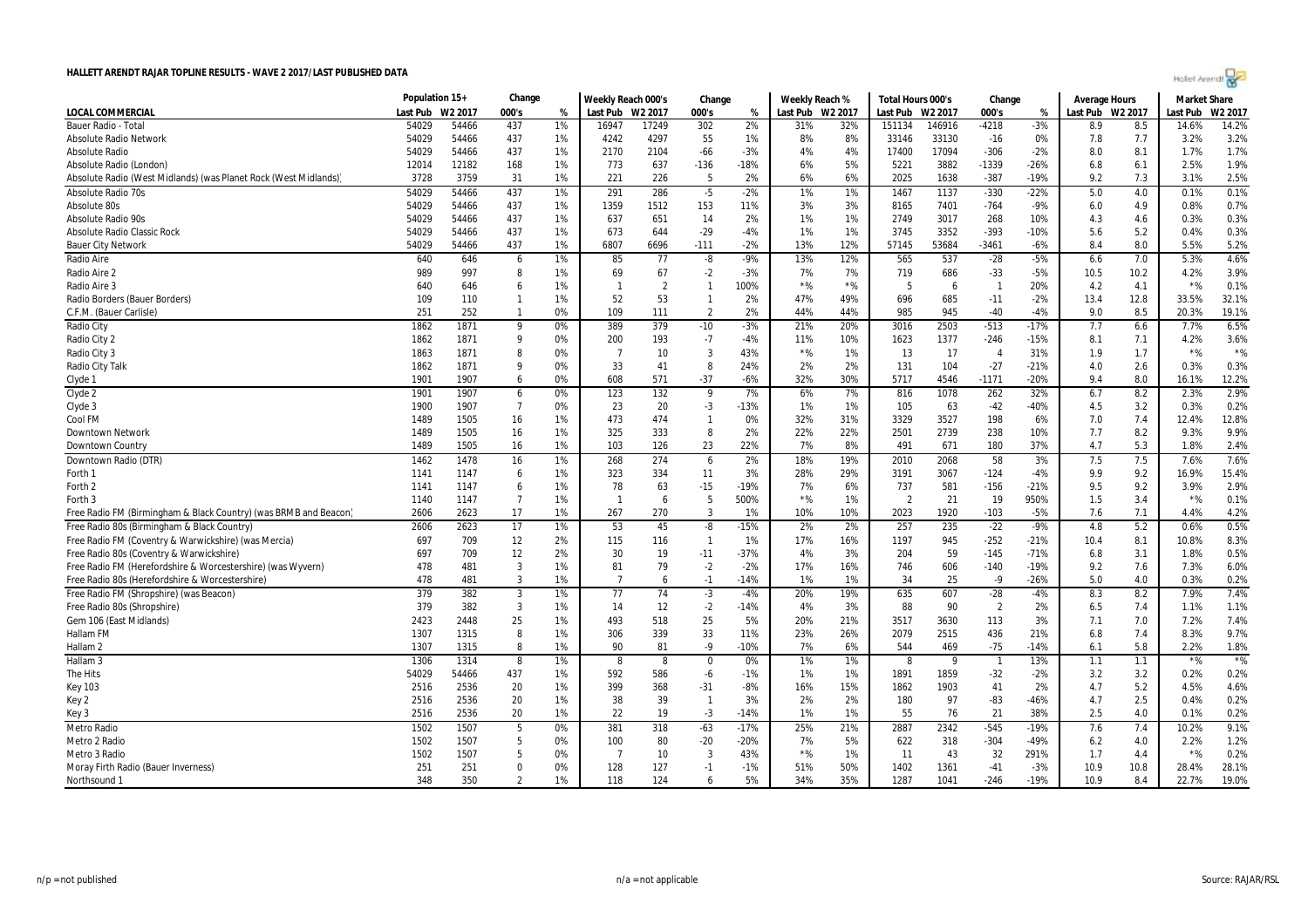| Holet Arendi |  |
|--------------|--|
|--------------|--|

|                                         | Population 15+ |         | Change         |       | Weekly Reach 000's |                | Change         |        | Weekly Reach %   |       | Total Hours 000's |        | Change         |        | Average Hours    |      | <b>Market Share</b> |         |
|-----------------------------------------|----------------|---------|----------------|-------|--------------------|----------------|----------------|--------|------------------|-------|-------------------|--------|----------------|--------|------------------|------|---------------------|---------|
| LOCAL COMMERCIAL                        | Last Pub       | W2 2017 | 000's          | %     | Last Pub W2 2017   |                | 000's          | %      | Last Pub W2 2017 |       | Last Pub W2 2017  |        | 000's          | %      | Last Pub W2 2017 |      | Last Pub            | W2 2017 |
| Northsound 2                            | 348            | 350     | $\overline{2}$ | 1%    | 22                 | 23             | -1             | 5%     | 6%               | 7%    | 145               | 109    | $-36$          | $-25%$ | 6.5              | 4.6  | 2.6%                | 2.0%    |
| <b>Rock FM</b>                          | 1265           | 1267    | $\overline{2}$ | 0%    | 214                | 203            | $-11$          | $-5%$  | 17%              | 16%   | 1103              | 1077   | $-26$          | $-2%$  | 5.1              | 5.3  | 4.3%                | 4.2%    |
| Rock FM <sub>2</sub>                    | 1124           | 1128    | $\overline{4}$ | 0%    | 50                 | 43             | $-7$           | $-14%$ | 4%               | 4%    | 202               | 116    | -86            | $-43%$ | 4.0              | 2.7  | 0.9%                | 0.5%    |
| Rock FM 3                               | 1265           | 1267    | $\overline{2}$ | 0%    | -7                 | 10             | 3              | 43%    | 1%               | 1%    | g                 | 23     | 14             | 156%   | 1.3              | 2.4  | $*$ %               | 0.1%    |
| Tay FM                                  | 394            | 394     | $\Omega$       | 0%    | 138                | 132            | -6             | $-4%$  | 35%              | 33%   | 1157              | 1120   | $-37$          | $-3%$  | 8.4              | 8.5  | 18.0%               | 16.6%   |
| Tay 2                                   | 394            | 394     | 0              | 0%    | 41                 | 44             | 3              | 7%     | 10%              | 11%   | 407               | 418    | 11             | 3%     | 9.8              | 9.5  | 6.3%                | 6.2%    |
| Tay 3                                   | 394            | 394     | $\Omega$       | 0%    | -1                 | $\overline{2}$ | $\overline{1}$ | 100%   | $*$ %            | $*$ % | $\overline{2}$    | 3      | $\overline{1}$ | 50%    | 1.6              | 1.9  | $*$ %               | $*$ %   |
| <b>TFM Radio</b>                        | 821            | 819     | $-2$           | 0%    | 135                | 120            | $-15$          | $-11%$ | 16%              | 15%   | 836               | 597    | $-239$         | $-29%$ | 6.2              | 5.0  | 4.9%                | 4.1%    |
| TFM <sub>2</sub>                        | 821            | 819     | $-2$           | 0%    | 46                 | 36             | $-10$          | $-22%$ | 6%               | 4%    | 272               | 213    | $-59$          | $-22%$ | 5.9              | 5.9  | 1.6%                | 1.5%    |
| TFM <sub>3</sub>                        | 820            | 819     | $-1$           | 0%    | $\overline{4}$     | $\overline{4}$ | $\Omega$       | 0%     | 0%               | $*$ % | 8                 | 7      | $-1$           | $-13%$ | 2.1              | 1.8  | $*$ %               | $*$ %   |
| <b>Viking FM</b>                        | 913            | 911     | $-2$           | 0%    | 171                | 181            | 10             | 6%     | 19%              | 20%   | 1097              | 1258   | 161            | 15%    | 6.4              | 7.0  | 5.7%                | 6.2%    |
| Viking 2                                | 913            | 911     | $-2$           | 0%    | 48                 | 78             | 30             | 63%    | 5%               | 9%    | 184               | 640    | 456            | 248%   | 3.8              | 8.2  | 1.0%                | 3.2%    |
| Viking 3                                | 913            | 911     | $-2$           | 0%    | 6                  | q              | $\overline{3}$ | 50%    | 1%               | 1%    | 8                 | 88     | 80             | 1000%  | 1.4              | 9.3  | $*$ %               | 0.5%    |
| Wave 105 FM (Bauer South Coast)         | 1827           | 1844    | 17             | 1%    | 404                | 364            | $-40$          | $-10%$ | 22%              | 20%   | 4540              | 4006   | $-534$         | $-12%$ | 11.2             | 11.0 | 12.1%               | 10.4%   |
| West Sound (Bauer Southwest Scotland)   | 396            | 394     | $-2$           | $-1%$ | 182                | 181            | $-1$           | $-1%$  | 46%              | 46%   | 2034              | 1946   | -88            | $-4%$  | 11.2             | 10.7 | 24.5%               | 24.3%   |
| Heat                                    | 54029          | 54466   | 437            | 1%    | 594                | 591            | $-3$           | $-1%$  | 1%               | 1%    | 1983              | 2403   | 420            | 21%    | 3.3              | 4.1  | 0.2%                | 0.2%    |
| Kerrang!                                | 54029          | 54466   | 437            | 1%    | 595                | 526            | $-69$          | $-12%$ | 1%               | 1%    | 2494              | 2118   | $-376$         | $-15%$ | 4.2              | 4.0  | 0.2%                | 0.2%    |
| <b>Kiss Network</b>                     | 54029          | 54466   | 437            | 1%    | 5068               | 5393           | 325            | 6%     | 9%               | 10%   | 28219             | 27654  | $-565$         | $-2%$  | 5.6              | 5.1  | 2.7%                | 2.7%    |
| Kiss                                    | 54029          | 54466   | 437            | 1%    | 3990               | 4609           | 619            | 16%    | 7%               | 8%    | 18542             | 20383  | 1841           | 10%    | 4.6              | 4.4  | 1.8%                | 2.0%    |
| Kiss (East)                             | 2137           | 2156    | 19             | 1%    | 419                | 435            | 16             | 4%     | 20%              | 20%   | 2944              | 2737   | $-207$         | $-7%$  | 7.0              | 6.3  | 6.3%                | 5.9%    |
| Kiss (London)                           | 12014          | 12182   | 168            | 1%    | 1800               | 2048           | 248            | 14%    | 15%              | 17%   | 8385              | 8494   | 109            | 1%     | 4.7              | 4.1  | 4.0%                | 4.1%    |
| Kiss (West)                             | 2450           | 2471    | 21             | 1%    | 389                | 407            | 18             | 5%     | 16%              | 16%   | 2173              | 2021   | $-152$         | $-7%$  | 5.6              | 5.0  | 4.3%                | 4.1%    |
| <b>Kiss Fresh</b>                       | 54029          | 54466   | 437            | 1%    | 487                | 526            | 39             | 8%     | 1%               | 1%    | 1478              | 1468   | $-10$          | $-1%$  | 3.0              | 2.8  | 0.1%                | 0.1%    |
| Kisstory                                | 54029          | 54466   | 437            | 1%    | 1551               | 1734           | 183            | 12%    | 3%               | 3%    | 6377              | 7489   | 1112           | 17%    | 4.1              | 4.3  | 0.6%                | 0.7%    |
| <b>Magic Network</b>                    | 54029          | 54466   | 437            | 1%    | 3559               | 3630           | 71             | 2%     | 7%               | 7%    | 20603             | 19890  | $-713$         | $-3%$  | 5.8              | 5.5  | 2.0%                | 1.9%    |
| Magic                                   | 54029          | 54466   | 437            | 1%    | 2932               | 2947           | 15             | 1%     | 5%               | 5%    | 16160             | 13702  | $-2458$        | $-15%$ | 5.5              | 4.6  | 1.6%                | 1.3%    |
| Magic (London                           | 12014          | 12182   | 168            | 1%    | 1454               | 1547           | 93             | 6%     | 12%              | 13%   | 7997              | 6638   | $-1359$        | $-17%$ | 5.5              | 4.3  | 3.8%                | 3.2%    |
| Magic Chilled                           | 54029          | 54466   | 437            | 1%    | 202                | 203            | $\mathbf{1}$   | 0%     | $*$ %            | $*$ % | 753               | 950    | 197            | 26%    | 3.7              | 4.7  | 0.1%                | 0.1%    |
| <b>Magic Soul</b>                       | 54029          | 54466   | 437            | 1%    | 242                | 244            | $\overline{2}$ | 1%     | $*$ %            | $*$ % | 1311              | 996    | $-315$         | $-24%$ | 5.4              | 4.1  | 0.1%                | 0.1%    |
| <b>Mellow Magic</b>                     | 54029          | 54466   | 437            | 1%    | 470                | 518            | 48             | 10%    | 1%               | 1%    | 2206              | 2399   | 193            | 9%     | 4.7              | 4.6  | 0.2%                | 0.2%    |
| <b>Planet Rock</b>                      | 54029          | 54466   | 437            | 1%    | 1026               | 1075           | 49             | 5%     | 2%               | 2%    | 7836              | 9198   | 1362           | 17%    | 7.6              | 8.6  | 0.8%                | 0.9%    |
| Total Global Radio (UK)                 | 54029          | 54466   | 437            | 1%    | 22664              | 23334          | 670            | 3%     | 42%              | 43%   | 202825            | 212343 | 9518           | 5%     | 8.9              | 9.1  | 19.6%               | 20.6%   |
| <b>The Arrow</b>                        | 54029          | 54466   | 437            | 1%    | 47                 | 78             | 31             | 66%    | $*$ %            | $*$ % | 211               | 457    | 246            | 117%   | 4.5              | 5.9  | $*$ %               | $*$ %   |
| Capital Brand (UK)                      | 54029          | 54466   | 437            | 1%    | 8306               | 8620           | 314            | 4%     | 15%              | 16%   | 47265             | 48392  | 1127           | 2%     | 5.7              | 5.6  | 4.6%                | 4.7%    |
| Capital Network (UK)                    | 54029          | 54466   | 437            | 1%    | 7761               | 8055           | 294            | 4%     | 14%              | 15%   | 42866             | 44196  | 1330           | 3%     | 5.5              | 5.5  | 4.1%                | 4.3%    |
| Capital Birmingham                      | 2236           | 2254    | 18             | 1%    | 479                | 479            | $\mathbf 0$    | 0%     | 21%              | 21%   | 2900              | 2789   | $-111$         | $-4%$  | 6.1              | 5.8  | 7.5%                | 7.3%    |
| <b>Capital East Midlands</b>            | 2284           | 2308    | 24             | 1%    | 547                | 616            | 69             | 13%    | 24%              | 27%   | 2950              | 3666   | 716            | 24%    | 5.4              | 5.9  | 6.3%                | 7.9%    |
| Capital East Midlands - Derbyshire      | 534            | 536     | $\overline{2}$ | 0%    | 115                | 136            | 21             | 18%    | 22%              | 25%   | 668               | 833    | 165            | 25%    | 5.8              | 6.1  | 6.3%                | 6.7%    |
| Capital East Midlands - Leicestershire  | 777            | 789     | 12             | 2%    | 149                | 182            | 33             | 22%    | 19%              | 23%   | 779               | 1179   | 400            | 51%    | 5.2              | 6.5  | 5.0%                | 7.7%    |
| Capital East Midlands - Nottinghamshire | 1022           | 1031    | 9              | 1%    | 292                | 309            | 17             | 6%     | 29%              | 30%   | 1574              | 1709   | 135            | 9%     | 5.4              | 5.5  | 7.4%                | 8.6%    |
| Capital Liverpool                       | 1069           | 1076    | $\overline{7}$ | 1%    | 214                | 167            | $-47$          | $-22%$ | 20%              | 15%   | 1095              | 831    | $-264$         | $-24%$ | 5.1              | 5.0  | 5.2%                | 4.1%    |
| Capital London                          | 12014          | 12182   | 168            | 1%    | 2240               | 2313           | 73             | 3%     | 19%              | 19%   | 10782             | 10665  | $-117$         | $-1%$  | 4.8              | 4.6  | 5.2%                | 5.1%    |
| <b>Capital Manchester</b>               | 2947           | 2968    | 21             | 1%    | 604                | 586            | $-18$          | $-3%$  | 20%              | 20%   | 3408              | 3202   | $-206$         | $-6%$  | 5.6              | 5.5  | 6.7%                | 6.3%    |
| <b>Capital North East</b>               | 2235           | 2239    | $\overline{4}$ | 0%    | 518                | 514            | $-4$           | $-1%$  | 23%              | 23%   | 3347              | 2965   | $-382$         | $-11%$ | 6.5              | 5.8  | 7.7%                | 7.7%    |
| <b>Capital North West and Wales</b>     | 1034           | 1033    | $-1$           | 0%    | 192                | 192            | $\Omega$       | 0%     | 19%              | 19%   | 1625              | 1059   | $-566$         | $-35%$ | 8.4              | 5.5  | 7.2%                | 5.0%    |
| <b>Capital Scotland</b>                 | 2815           | 2830    | 15             | 1%    | 544                | 563            | 19             | 3%     | 19%              | 20%   | 3353              | 3827   | 474            | 14%    | 6.2              | 6.8  | 6.7%                | 7.3%    |
| <b>Capital South Coast</b>              | 1177           | 1190    | 13             | 1%    | 225                | 252            | 27             | 12%    | 19%              | 21%   | 1389              | 1502   | 113            | 8%     | 6.2              | 6.0  | 5.8%                | 6.2%    |
| <b>Capital South Wales</b>              | 1040           | 1043    | 3              | 0%    | 192                | 222            | 30             | 16%    | 18%              | 21%   | 1000              | 1278   | 278            | 28%    | 5.2              | 5.8  | 5.1%                | 6.8%    |
| Capital Yorkshire                       | 4557           | 4582    | 25             | 1%    | 1109               | 1061           | $-48$          | -4%    | 24%              | 23%   | 7031              | 7064   | 33             | 0%     | 6.3              | 6.7  | 8.0%                | 7.8%    |
| Capital XTRA (UK)                       | 54029          | 54466   | 437            | 1%    | 1130               | 1194           | 64             | 6%     | 2%               | 2%    | 4399              | 4196   | $-203$         | $-5%$  | 3.9              | 3.5  | 0.4%                | 0.4%    |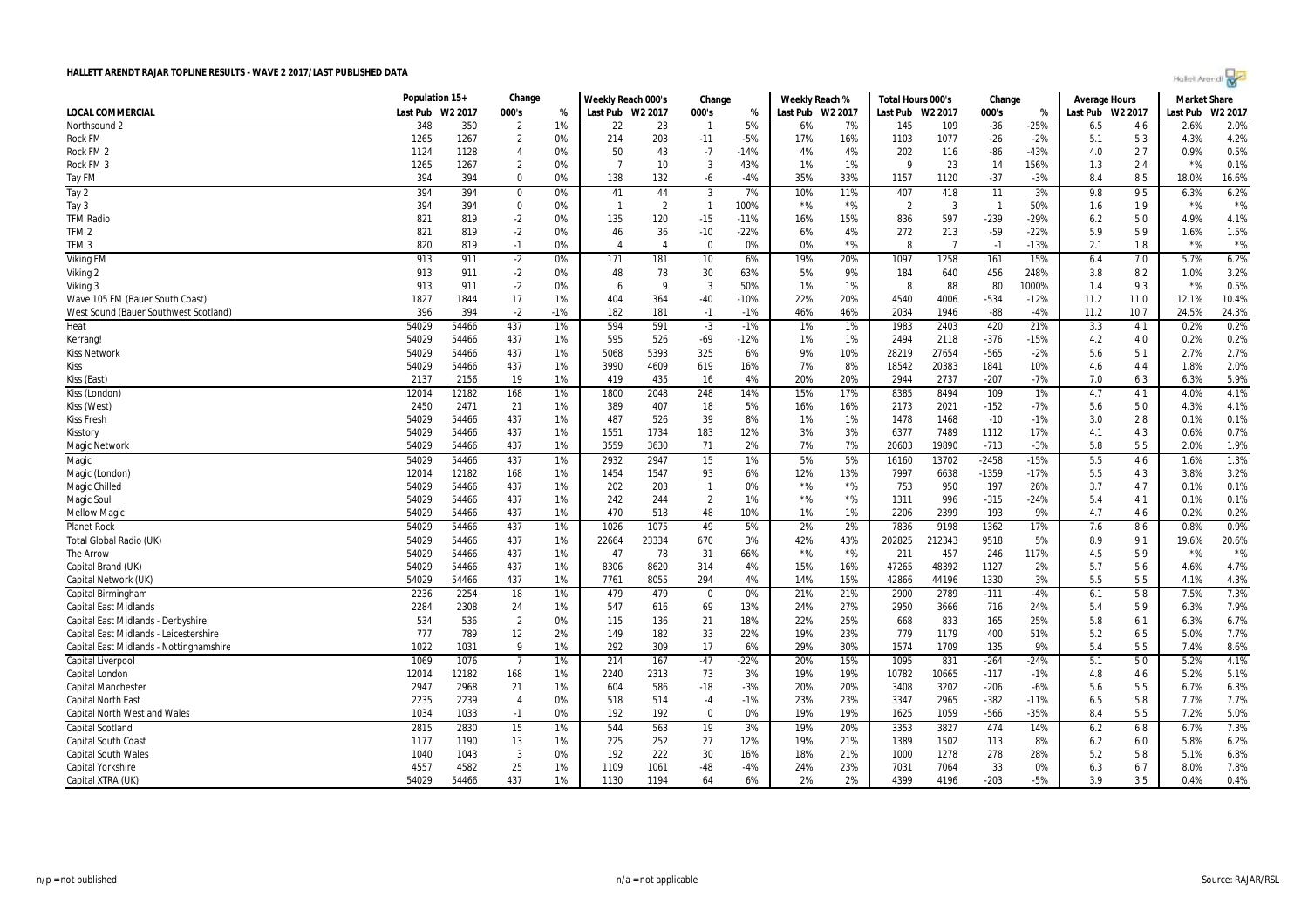| Holet Arendi |  |  |
|--------------|--|--|
|--------------|--|--|

| Last Pub<br>W2 2017<br>000's<br>Last Pub W2 2017<br>000's<br>Last Pub W2 2017<br>000's<br>Last Pub W2 2017<br>Last Pub<br>W2 2017<br>%<br>Last Pub<br>W <sub>2</sub> 2017<br>%<br>%<br>12014<br>75%<br>38%<br>12182<br>168<br>1%<br>380<br>664<br>284<br>5%<br>1709<br>2361<br>652<br>4.5<br>3.6<br>0.8%<br>1.1%<br>3%<br>$*$ %<br>$*$ %<br>54029<br>54466<br>147<br>193<br>$*$ %<br>498<br>62<br>14%<br>$*$ %<br>437<br>1%<br>46<br>31%<br>436<br>3.0<br>2.6<br>54029<br>437<br>1%<br>5363<br>5781<br>418<br>8%<br>40252<br>5531<br>16%<br>7.0<br>3.9%<br>54466<br>10%<br>11%<br>34721<br>6.5<br>3.4%<br>0.9%<br>54029<br>54466<br>437<br>1%<br>25<br>2%<br>2%<br>2%<br>8672<br>9214<br>542<br>7.9<br>0.8%<br>1143<br>1168<br>6%<br>7.6<br>22%<br>1.9%<br>2271<br>2295<br>24<br>1%<br>82<br>100<br>18<br>4%<br>4%<br>901<br>890<br>$-11$<br>$-1%$<br>11.0<br>8.9<br>1.9%<br>12182<br>168<br>$-98$<br>$-29%$<br>3%<br>2%<br>2792<br>2475<br>$-317$<br>10.2<br>1.2%<br>12014<br>1%<br>341<br>243<br>$-11%$<br>8.2<br>1.3%<br>73<br>1.8%<br>2947<br>2968<br>21<br>1%<br>90<br>17<br>23%<br>2%<br>3%<br>967<br>895<br>$-72$<br>$-7%$<br>13.2<br>9.9<br>1.9%<br>7%<br>6.2%<br>54029<br>54466<br>437<br>1%<br>8960<br>9557<br>597<br>17%<br>18%<br>63671<br>$-4023$<br>$-6%$<br>6.7<br>6.6%<br>67694<br>7.6<br>0.4%<br>852<br>2%<br>3875<br>n/a<br>4.5<br>n/p<br>54466<br>n/a<br>n/a<br>n/p<br>n/a<br>n/a<br>n/p<br>n/p<br>n/a<br>n/p<br>n/p<br>0.2%<br>54029<br>437<br>1%<br>527<br>427<br>$-100$<br>$-19%$<br>1%<br>1%<br>2255<br>$-645$<br>$-29%$<br>3.8<br>0.2%<br>54466<br>1610<br>4.3<br>6.1%<br>437<br>8712<br>63225<br>$-2360$<br>7.5<br>7.3<br>54029<br>54466<br>1%<br>8715<br>$-3$<br>0%<br>16%<br>16%<br>65585<br>$-4%$<br>6.3%<br>2022<br>10.8%<br><b>Heart Cambridgeshire</b><br>890<br>899<br>9<br>1%<br>253<br>243<br>$-10$<br>-4%<br>28%<br>27%<br>2075<br>$-53$<br>$-3%$<br>8.2<br>8.3<br>10.0%<br>1226<br>1233<br>$\overline{7}$<br>3%<br>22%<br>1775<br>7.5<br>6.5%<br>1%<br>260<br>267<br>$\overline{7}$<br>21%<br>1949<br>$-174$<br>$-9%$<br>6.6<br>7.4%<br>886<br>5.8%<br>665<br>669<br>$\overline{4}$<br>1%<br>141<br>142<br>$\overline{1}$<br>1%<br>21%<br>21%<br>909<br>$-23$<br>$-3%$<br>6.5<br>6.2<br>6.3%<br>5%<br>22%<br>7.1<br>562<br>$\overline{2}$<br>0%<br>119<br>125<br>21%<br>1040<br>889<br>$-151$<br>$-15%$<br>8.7<br>8.8%<br>7.6%<br>564<br>6<br>10.9%<br>384<br>385<br>28%<br>3220<br>$-44$<br>8.4<br>1381<br>1392<br>11<br>1%<br>0%<br>28%<br>3264<br>$-1%$<br>8.5<br>11.6%<br>$\mathbf{1}$<br>6<br>$\mathbf 0$<br>0%<br>29%<br>29%<br>2786<br>29<br>8.8<br>11.7%<br>Heart Essex - Chelmsford & Southend<br>1089<br>1095<br>1%<br>318<br>318<br>2757<br>1%<br>8.7<br>12.3%<br>9.5%<br>189<br>192<br>3<br>2%<br>59<br>58<br>$-2%$<br>31%<br>30%<br>381<br>350<br>$-31$<br>$-8%$<br>9.7%<br>$-1$<br>6.5<br>6.1<br>23<br>23<br>$\mathbf 0$<br>0%<br>22%<br>22%<br>185<br>$-39$<br>9.7<br>8.0<br>9.0%<br><b>Heart Essex - Harlow</b><br>103<br>104<br>$\mathbf{1}$<br>1%<br>224<br>$-17%$<br>10.6%<br>25%<br>9.1%<br><b>Heart Four Counties</b><br>2099<br>2128<br>29<br>1%<br>541<br>530<br>$-11$<br>-2%<br>26%<br>3846<br>3740<br>$-106$<br>$-3%$<br>7.1<br>7.1<br>9.5%<br>9.5%<br>323<br>330<br>2%<br>93<br>89<br>$-4%$<br>29%<br>27%<br>621<br>1%<br>7.0<br>9.5%<br>$\overline{7}$<br>$-4$<br>616<br>5<br>6.6<br>Heart Four Counties - Bedfordshire<br>8.5%<br>6.5<br>Heart Four Counties - Beds/Bucks/Herts<br>750<br>1%<br>172<br>9<br>5%<br>23%<br>24%<br>1020<br>1186<br>16%<br>5.9<br>7.4%<br>761<br>11<br>181<br>166<br>2.7%<br>Heart Four Counties - 96.6 FM Hertfordshire<br>364<br>367<br>3<br>1%<br>39<br>39<br>$\Omega$<br>0%<br>11%<br>11%<br>239<br>195<br>$-44$<br>$-18%$<br>5.1<br>3.1%<br>6.1<br>251<br>255<br>$\overline{4}$<br>2%<br>84<br>80<br>$-5%$<br>33%<br>31%<br>634<br>549<br>$-85$<br>$-13%$<br>7.5<br>6.8<br>12.0%<br>10.4%<br><b>Heart Four Counties - Milton Keynes</b><br>$-4$<br>569<br>577<br>8<br>1%<br>159<br>159<br>0%<br>28%<br>28%<br>1360<br>1262<br>$-98$<br>$-7%$<br>8.5<br>7.9<br>13.0%<br>10.7%<br>$\Omega$<br>10.3%<br>1265<br>1277<br>12<br>1%<br>336<br>12<br>4%<br>27%<br>2587<br>2956<br>369<br>14%<br>7.7<br>8.5<br>8.9%<br><b>Heart Kent</b><br>348<br>27%<br>12014<br>12182<br>1395<br>1700<br>305<br>22%<br>14%<br>8877<br>$-371$<br>5.2<br>4.3%<br>168<br>1%<br>12%<br>9248<br>$-4%$<br>4.4%<br><b>Heart London</b><br>6.6<br>2299<br>2219<br>$-553$<br>5.6%<br><b>Heart North East</b><br>2295<br>$\overline{4}$<br>0%<br>360<br>329<br>$-31$<br>$-9%$<br>16%<br>14%<br>2772<br>$-20%$<br>7.7<br>6.7<br>6.2%<br>7.5%<br>19%<br>1158<br>8.5<br><b>Heart North Wales</b><br>729<br>727<br>$-2$<br>0%<br>130<br>136<br>6<br>5%<br>18%<br>1306<br>$-148$<br>$-11%$<br>10.1<br>8.3%<br>$-55$<br>$-8%$<br>12%<br>4926<br>$-12%$<br>5.3%<br>4.7%<br>5636<br>5668<br>32<br>1%<br>665<br>11%<br>5599<br>$-673$<br>8.4<br>8.1<br>610<br>15<br>6.1%<br>2815<br>2830<br>1%<br>387<br>381<br>$-6$<br>$-2%$<br>14%<br>13%<br>3323<br>3190<br>$-133$<br>8.4<br><b>Heart Scotland</b><br>$-4%$<br>8.6<br>6.6%<br>1850<br>1866<br>328<br>329<br>$\overline{1}$<br>0%<br>18%<br>18%<br>2117<br>$-23$<br>5.7%<br>5.5%<br><b>Heart Solent</b><br>16<br>1%<br>2140<br>$-1%$<br>6.5<br>6.4<br>1899<br>$\mathbf 0$<br>0%<br>451<br>$\mathbf 0$<br>0%<br>24%<br>4732<br>255<br>10.5<br>11.9%<br>12.9%<br><b>Heart South Wales</b><br>1899<br>451<br>24%<br>4477<br>6%<br>9.9<br>25%<br>$-272$<br>8.2%<br><b>Heart South West</b><br>1451<br>1462<br>11<br>1%<br>410<br>369<br>$-41$<br>$-10%$<br>28%<br>2886<br>2614<br>$-9%$<br>7.0<br>7.1<br>9.2%<br>1%<br>107<br>109<br>$\overline{2}$<br>2%<br>25%<br>25%<br>673<br>$-12$<br>$-2%$<br>6.2<br>7.0%<br>6.8%<br>Heart South West - Cornwall<br>434<br>438<br>$\overline{4}$<br>685<br>6.4<br>9.9%<br><b>Heart South West - Exeter</b><br>314<br>320<br>82<br>25%<br>667<br>8.2<br>2%<br>81<br>$-1%$<br>26%<br>665<br>0%<br>8.1<br>10.1%<br>6<br>$-1$<br>$\overline{2}$<br>Heart South West - North Devon<br>154<br>154<br>$\Omega$<br>0%<br>46<br>44<br>$-2$<br>$-4%$<br>30%<br>28%<br>377<br>368<br>$-9$<br>$-2%$<br>8.3<br>8.4<br>10.6%<br>10.4%<br>12.4%<br>Heart South West - Plymouth<br>305<br>306<br>97<br>90<br>$-7$<br>32%<br>29%<br>843<br>864<br>21<br>8.7<br>9.6<br>12.5%<br>0%<br>$-7%$<br>2%<br>$\mathbf{1}$<br>38<br>27%<br>7.0%<br>Heart South West - South Hams<br>38<br>$\mathbf 0$<br>0%<br>10<br>$\mathbf 0$<br>0%<br>28%<br>60<br>62<br>$\overline{2}$<br>3%<br>5.7<br>6.0<br>7.0%<br>10<br>Heart South West - Torbay<br>207<br>207<br>$\Omega$<br>0%<br>62<br>2%<br>30%<br>30%<br>440<br>26<br>6%<br>7.2<br>7.6<br>9.8%<br>10.0%<br>61<br>$\mathbf{1}$<br>466<br>8.1%<br><b>Heart Sussex</b><br>1431<br>1447<br>16<br>1%<br>377<br>346<br>$-31$<br>$-8%$<br>26%<br>24%<br>2914<br>2563<br>$-351$<br>$-12%$<br>7.7<br>7.4<br>9.2%<br>5.8<br>7.0%<br>Heart Sussex - South<br>n/p<br>1124<br>290<br>n/a<br>26%<br>1689<br>n/a<br>n/a<br>n/a<br>n/p<br>n/a<br>n/p<br>n/p<br>n/a<br>n/p<br>n/p<br>-8<br>23%<br>2885<br>10.3%<br>1475<br>1487<br>12<br>1%<br>354<br>346<br>$-2%$<br>24%<br>2623<br>262<br>10%<br>7.4<br>8.3<br>9.1%<br><b>Heart Thames Valley</b><br>$\overline{3}$<br>$\overline{3}$<br>1%<br>27%<br>2000<br>9.4<br>14.1%<br>778<br>781<br>0%<br>210<br>213<br>27%<br>1857<br>143<br>8%<br>8.8<br>12.7%<br>Heart Thames Valley - Berks & N.Hants<br>Heart Thames Valley - Oxfordshire<br>697<br>706<br>9<br>1%<br>144<br>134<br>$-10$<br>$-7%$<br>21%<br>19%<br>886<br>120<br>16%<br>5.3<br>5.5%<br>6.4%<br>766<br>6.6<br>2266<br>2290<br>24<br>624<br>18<br>3%<br>27%<br>4732<br>4442<br>$-290$<br>7.8<br>9.3%<br><b>Heart West Country</b><br>1%<br>606<br>27%<br>$-6%$<br>7.1<br>9.7%<br>6.8%<br>930<br>942<br>12<br>227<br>205<br>$-22$<br>24%<br>22%<br>1307<br>$-96$<br>Heart West Country - Bristol/Weston & Bath<br>1%<br>$-10%$<br>1403<br>$-7%$<br>6.2<br>6.4<br>7.4%<br>3<br>33%<br>11.6%<br>Heart West Country - Gloucestershire<br>432<br>435<br>1%<br>143<br>142<br>$-1$<br>$-1%$<br>33%<br>1257<br>1121<br>$-136$<br>$-11%$<br>8.8<br>7.9<br>13.3%<br>839<br>9.3%<br>407<br>3<br>1%<br>$-3$<br>$-3%$<br>28%<br>27%<br>878<br>$-39$<br>$-4%$<br>7.6<br>9.6%<br>Heart West Country - Somerset<br>410<br>114<br>111<br>7.7 |                                        | Population 15+ | Change | Weekly Reach 000's | Change | Weekly Reach % | Total Hours 000's | Change | <b>Average Hours</b> | <b>Market Share</b> |  |
|-------------------------------------------------------------------------------------------------------------------------------------------------------------------------------------------------------------------------------------------------------------------------------------------------------------------------------------------------------------------------------------------------------------------------------------------------------------------------------------------------------------------------------------------------------------------------------------------------------------------------------------------------------------------------------------------------------------------------------------------------------------------------------------------------------------------------------------------------------------------------------------------------------------------------------------------------------------------------------------------------------------------------------------------------------------------------------------------------------------------------------------------------------------------------------------------------------------------------------------------------------------------------------------------------------------------------------------------------------------------------------------------------------------------------------------------------------------------------------------------------------------------------------------------------------------------------------------------------------------------------------------------------------------------------------------------------------------------------------------------------------------------------------------------------------------------------------------------------------------------------------------------------------------------------------------------------------------------------------------------------------------------------------------------------------------------------------------------------------------------------------------------------------------------------------------------------------------------------------------------------------------------------------------------------------------------------------------------------------------------------------------------------------------------------------------------------------------------------------------------------------------------------------------------------------------------------------------------------------------------------------------------------------------------------------------------------------------------------------------------------------------------------------------------------------------------------------------------------------------------------------------------------------------------------------------------------------------------------------------------------------------------------------------------------------------------------------------------------------------------------------------------------------------------------------------------------------------------------------------------------------------------------------------------------------------------------------------------------------------------------------------------------------------------------------------------------------------------------------------------------------------------------------------------------------------------------------------------------------------------------------------------------------------------------------------------------------------------------------------------------------------------------------------------------------------------------------------------------------------------------------------------------------------------------------------------------------------------------------------------------------------------------------------------------------------------------------------------------------------------------------------------------------------------------------------------------------------------------------------------------------------------------------------------------------------------------------------------------------------------------------------------------------------------------------------------------------------------------------------------------------------------------------------------------------------------------------------------------------------------------------------------------------------------------------------------------------------------------------------------------------------------------------------------------------------------------------------------------------------------------------------------------------------------------------------------------------------------------------------------------------------------------------------------------------------------------------------------------------------------------------------------------------------------------------------------------------------------------------------------------------------------------------------------------------------------------------------------------------------------------------------------------------------------------------------------------------------------------------------------------------------------------------------------------------------------------------------------------------------------------------------------------------------------------------------------------------------------------------------------------------------------------------------------------------------------------------------------------------------------------------------------------------------------------------------------------------------------------------------------------------------------------------------------------------------------------------------------------------------------------------------------------------------------------------------------------------------------------------------------------------------------------------------------------------------------------------------------------------------------------------------------------------------------------------------------------------------------------------------------------------------------------------------------------------------------------------------------------------------------------------------------------------------------------------------------------------------------------------------------------------------------------------------------------------------------------------------------------------------------------------------------------------------------------------------------------------------------------------------------------------------------------------------------------------------------------------------------------------------------------------------------------------------------------------------------------------------------------------------------------------------------------------------------------------------------------------------------------------------------------------------------------------------------------------------------------------------------------------------------------------------------------------------------------------------------------------------------------------------------------------------------------------------------------------------------------------------------------------------------------------------------------------------------------------------------------------------------------------------------------------------------------------------------------------------------------------------------------------------------------------------------------------------------------------------------------------------------------------------------------------------------------------------------------------------------------------------------------------------------------------------------------------------------|----------------------------------------|----------------|--------|--------------------|--------|----------------|-------------------|--------|----------------------|---------------------|--|
|                                                                                                                                                                                                                                                                                                                                                                                                                                                                                                                                                                                                                                                                                                                                                                                                                                                                                                                                                                                                                                                                                                                                                                                                                                                                                                                                                                                                                                                                                                                                                                                                                                                                                                                                                                                                                                                                                                                                                                                                                                                                                                                                                                                                                                                                                                                                                                                                                                                                                                                                                                                                                                                                                                                                                                                                                                                                                                                                                                                                                                                                                                                                                                                                                                                                                                                                                                                                                                                                                                                                                                                                                                                                                                                                                                                                                                                                                                                                                                                                                                                                                                                                                                                                                                                                                                                                                                                                                                                                                                                                                                                                                                                                                                                                                                                                                                                                                                                                                                                                                                                                                                                                                                                                                                                                                                                                                                                                                                                                                                                                                                                                                                                                                                                                                                                                                                                                                                                                                                                                                                                                                                                                                                                                                                                                                                                                                                                                                                                                                                                                                                                                                                                                                                                                                                                                                                                                                                                                                                                                                                                                                                                                                                                                                                                                                                                                                                                                                                                                                                                                                                                                                                                                                                                                                                                                                                                                                                                                                                                                                                                                                                                                                                                                                                                                                           | LOCAL COMMERCIAL                       |                |        |                    |        |                |                   |        |                      |                     |  |
|                                                                                                                                                                                                                                                                                                                                                                                                                                                                                                                                                                                                                                                                                                                                                                                                                                                                                                                                                                                                                                                                                                                                                                                                                                                                                                                                                                                                                                                                                                                                                                                                                                                                                                                                                                                                                                                                                                                                                                                                                                                                                                                                                                                                                                                                                                                                                                                                                                                                                                                                                                                                                                                                                                                                                                                                                                                                                                                                                                                                                                                                                                                                                                                                                                                                                                                                                                                                                                                                                                                                                                                                                                                                                                                                                                                                                                                                                                                                                                                                                                                                                                                                                                                                                                                                                                                                                                                                                                                                                                                                                                                                                                                                                                                                                                                                                                                                                                                                                                                                                                                                                                                                                                                                                                                                                                                                                                                                                                                                                                                                                                                                                                                                                                                                                                                                                                                                                                                                                                                                                                                                                                                                                                                                                                                                                                                                                                                                                                                                                                                                                                                                                                                                                                                                                                                                                                                                                                                                                                                                                                                                                                                                                                                                                                                                                                                                                                                                                                                                                                                                                                                                                                                                                                                                                                                                                                                                                                                                                                                                                                                                                                                                                                                                                                                                                           | Capital XTRA (London)                  |                |        |                    |        |                |                   |        |                      |                     |  |
|                                                                                                                                                                                                                                                                                                                                                                                                                                                                                                                                                                                                                                                                                                                                                                                                                                                                                                                                                                                                                                                                                                                                                                                                                                                                                                                                                                                                                                                                                                                                                                                                                                                                                                                                                                                                                                                                                                                                                                                                                                                                                                                                                                                                                                                                                                                                                                                                                                                                                                                                                                                                                                                                                                                                                                                                                                                                                                                                                                                                                                                                                                                                                                                                                                                                                                                                                                                                                                                                                                                                                                                                                                                                                                                                                                                                                                                                                                                                                                                                                                                                                                                                                                                                                                                                                                                                                                                                                                                                                                                                                                                                                                                                                                                                                                                                                                                                                                                                                                                                                                                                                                                                                                                                                                                                                                                                                                                                                                                                                                                                                                                                                                                                                                                                                                                                                                                                                                                                                                                                                                                                                                                                                                                                                                                                                                                                                                                                                                                                                                                                                                                                                                                                                                                                                                                                                                                                                                                                                                                                                                                                                                                                                                                                                                                                                                                                                                                                                                                                                                                                                                                                                                                                                                                                                                                                                                                                                                                                                                                                                                                                                                                                                                                                                                                                                           | Chill                                  |                |        |                    |        |                |                   |        |                      |                     |  |
|                                                                                                                                                                                                                                                                                                                                                                                                                                                                                                                                                                                                                                                                                                                                                                                                                                                                                                                                                                                                                                                                                                                                                                                                                                                                                                                                                                                                                                                                                                                                                                                                                                                                                                                                                                                                                                                                                                                                                                                                                                                                                                                                                                                                                                                                                                                                                                                                                                                                                                                                                                                                                                                                                                                                                                                                                                                                                                                                                                                                                                                                                                                                                                                                                                                                                                                                                                                                                                                                                                                                                                                                                                                                                                                                                                                                                                                                                                                                                                                                                                                                                                                                                                                                                                                                                                                                                                                                                                                                                                                                                                                                                                                                                                                                                                                                                                                                                                                                                                                                                                                                                                                                                                                                                                                                                                                                                                                                                                                                                                                                                                                                                                                                                                                                                                                                                                                                                                                                                                                                                                                                                                                                                                                                                                                                                                                                                                                                                                                                                                                                                                                                                                                                                                                                                                                                                                                                                                                                                                                                                                                                                                                                                                                                                                                                                                                                                                                                                                                                                                                                                                                                                                                                                                                                                                                                                                                                                                                                                                                                                                                                                                                                                                                                                                                                                           | Classic FM                             |                |        |                    |        |                |                   |        |                      |                     |  |
|                                                                                                                                                                                                                                                                                                                                                                                                                                                                                                                                                                                                                                                                                                                                                                                                                                                                                                                                                                                                                                                                                                                                                                                                                                                                                                                                                                                                                                                                                                                                                                                                                                                                                                                                                                                                                                                                                                                                                                                                                                                                                                                                                                                                                                                                                                                                                                                                                                                                                                                                                                                                                                                                                                                                                                                                                                                                                                                                                                                                                                                                                                                                                                                                                                                                                                                                                                                                                                                                                                                                                                                                                                                                                                                                                                                                                                                                                                                                                                                                                                                                                                                                                                                                                                                                                                                                                                                                                                                                                                                                                                                                                                                                                                                                                                                                                                                                                                                                                                                                                                                                                                                                                                                                                                                                                                                                                                                                                                                                                                                                                                                                                                                                                                                                                                                                                                                                                                                                                                                                                                                                                                                                                                                                                                                                                                                                                                                                                                                                                                                                                                                                                                                                                                                                                                                                                                                                                                                                                                                                                                                                                                                                                                                                                                                                                                                                                                                                                                                                                                                                                                                                                                                                                                                                                                                                                                                                                                                                                                                                                                                                                                                                                                                                                                                                                           | Gold Network (UK)                      |                |        |                    |        |                |                   |        |                      |                     |  |
|                                                                                                                                                                                                                                                                                                                                                                                                                                                                                                                                                                                                                                                                                                                                                                                                                                                                                                                                                                                                                                                                                                                                                                                                                                                                                                                                                                                                                                                                                                                                                                                                                                                                                                                                                                                                                                                                                                                                                                                                                                                                                                                                                                                                                                                                                                                                                                                                                                                                                                                                                                                                                                                                                                                                                                                                                                                                                                                                                                                                                                                                                                                                                                                                                                                                                                                                                                                                                                                                                                                                                                                                                                                                                                                                                                                                                                                                                                                                                                                                                                                                                                                                                                                                                                                                                                                                                                                                                                                                                                                                                                                                                                                                                                                                                                                                                                                                                                                                                                                                                                                                                                                                                                                                                                                                                                                                                                                                                                                                                                                                                                                                                                                                                                                                                                                                                                                                                                                                                                                                                                                                                                                                                                                                                                                                                                                                                                                                                                                                                                                                                                                                                                                                                                                                                                                                                                                                                                                                                                                                                                                                                                                                                                                                                                                                                                                                                                                                                                                                                                                                                                                                                                                                                                                                                                                                                                                                                                                                                                                                                                                                                                                                                                                                                                                                                           | <b>Gold East Midlands</b>              |                |        |                    |        |                |                   |        |                      |                     |  |
|                                                                                                                                                                                                                                                                                                                                                                                                                                                                                                                                                                                                                                                                                                                                                                                                                                                                                                                                                                                                                                                                                                                                                                                                                                                                                                                                                                                                                                                                                                                                                                                                                                                                                                                                                                                                                                                                                                                                                                                                                                                                                                                                                                                                                                                                                                                                                                                                                                                                                                                                                                                                                                                                                                                                                                                                                                                                                                                                                                                                                                                                                                                                                                                                                                                                                                                                                                                                                                                                                                                                                                                                                                                                                                                                                                                                                                                                                                                                                                                                                                                                                                                                                                                                                                                                                                                                                                                                                                                                                                                                                                                                                                                                                                                                                                                                                                                                                                                                                                                                                                                                                                                                                                                                                                                                                                                                                                                                                                                                                                                                                                                                                                                                                                                                                                                                                                                                                                                                                                                                                                                                                                                                                                                                                                                                                                                                                                                                                                                                                                                                                                                                                                                                                                                                                                                                                                                                                                                                                                                                                                                                                                                                                                                                                                                                                                                                                                                                                                                                                                                                                                                                                                                                                                                                                                                                                                                                                                                                                                                                                                                                                                                                                                                                                                                                                           | Gold London                            |                |        |                    |        |                |                   |        |                      |                     |  |
|                                                                                                                                                                                                                                                                                                                                                                                                                                                                                                                                                                                                                                                                                                                                                                                                                                                                                                                                                                                                                                                                                                                                                                                                                                                                                                                                                                                                                                                                                                                                                                                                                                                                                                                                                                                                                                                                                                                                                                                                                                                                                                                                                                                                                                                                                                                                                                                                                                                                                                                                                                                                                                                                                                                                                                                                                                                                                                                                                                                                                                                                                                                                                                                                                                                                                                                                                                                                                                                                                                                                                                                                                                                                                                                                                                                                                                                                                                                                                                                                                                                                                                                                                                                                                                                                                                                                                                                                                                                                                                                                                                                                                                                                                                                                                                                                                                                                                                                                                                                                                                                                                                                                                                                                                                                                                                                                                                                                                                                                                                                                                                                                                                                                                                                                                                                                                                                                                                                                                                                                                                                                                                                                                                                                                                                                                                                                                                                                                                                                                                                                                                                                                                                                                                                                                                                                                                                                                                                                                                                                                                                                                                                                                                                                                                                                                                                                                                                                                                                                                                                                                                                                                                                                                                                                                                                                                                                                                                                                                                                                                                                                                                                                                                                                                                                                                           | <b>Gold Manchester</b>                 |                |        |                    |        |                |                   |        |                      |                     |  |
|                                                                                                                                                                                                                                                                                                                                                                                                                                                                                                                                                                                                                                                                                                                                                                                                                                                                                                                                                                                                                                                                                                                                                                                                                                                                                                                                                                                                                                                                                                                                                                                                                                                                                                                                                                                                                                                                                                                                                                                                                                                                                                                                                                                                                                                                                                                                                                                                                                                                                                                                                                                                                                                                                                                                                                                                                                                                                                                                                                                                                                                                                                                                                                                                                                                                                                                                                                                                                                                                                                                                                                                                                                                                                                                                                                                                                                                                                                                                                                                                                                                                                                                                                                                                                                                                                                                                                                                                                                                                                                                                                                                                                                                                                                                                                                                                                                                                                                                                                                                                                                                                                                                                                                                                                                                                                                                                                                                                                                                                                                                                                                                                                                                                                                                                                                                                                                                                                                                                                                                                                                                                                                                                                                                                                                                                                                                                                                                                                                                                                                                                                                                                                                                                                                                                                                                                                                                                                                                                                                                                                                                                                                                                                                                                                                                                                                                                                                                                                                                                                                                                                                                                                                                                                                                                                                                                                                                                                                                                                                                                                                                                                                                                                                                                                                                                                           | Heart Brand (UK)                       |                |        |                    |        |                |                   |        |                      |                     |  |
|                                                                                                                                                                                                                                                                                                                                                                                                                                                                                                                                                                                                                                                                                                                                                                                                                                                                                                                                                                                                                                                                                                                                                                                                                                                                                                                                                                                                                                                                                                                                                                                                                                                                                                                                                                                                                                                                                                                                                                                                                                                                                                                                                                                                                                                                                                                                                                                                                                                                                                                                                                                                                                                                                                                                                                                                                                                                                                                                                                                                                                                                                                                                                                                                                                                                                                                                                                                                                                                                                                                                                                                                                                                                                                                                                                                                                                                                                                                                                                                                                                                                                                                                                                                                                                                                                                                                                                                                                                                                                                                                                                                                                                                                                                                                                                                                                                                                                                                                                                                                                                                                                                                                                                                                                                                                                                                                                                                                                                                                                                                                                                                                                                                                                                                                                                                                                                                                                                                                                                                                                                                                                                                                                                                                                                                                                                                                                                                                                                                                                                                                                                                                                                                                                                                                                                                                                                                                                                                                                                                                                                                                                                                                                                                                                                                                                                                                                                                                                                                                                                                                                                                                                                                                                                                                                                                                                                                                                                                                                                                                                                                                                                                                                                                                                                                                                           | Heart 80's                             |                |        |                    |        |                |                   |        |                      |                     |  |
|                                                                                                                                                                                                                                                                                                                                                                                                                                                                                                                                                                                                                                                                                                                                                                                                                                                                                                                                                                                                                                                                                                                                                                                                                                                                                                                                                                                                                                                                                                                                                                                                                                                                                                                                                                                                                                                                                                                                                                                                                                                                                                                                                                                                                                                                                                                                                                                                                                                                                                                                                                                                                                                                                                                                                                                                                                                                                                                                                                                                                                                                                                                                                                                                                                                                                                                                                                                                                                                                                                                                                                                                                                                                                                                                                                                                                                                                                                                                                                                                                                                                                                                                                                                                                                                                                                                                                                                                                                                                                                                                                                                                                                                                                                                                                                                                                                                                                                                                                                                                                                                                                                                                                                                                                                                                                                                                                                                                                                                                                                                                                                                                                                                                                                                                                                                                                                                                                                                                                                                                                                                                                                                                                                                                                                                                                                                                                                                                                                                                                                                                                                                                                                                                                                                                                                                                                                                                                                                                                                                                                                                                                                                                                                                                                                                                                                                                                                                                                                                                                                                                                                                                                                                                                                                                                                                                                                                                                                                                                                                                                                                                                                                                                                                                                                                                                           | <b>Heart Extra</b>                     |                |        |                    |        |                |                   |        |                      |                     |  |
|                                                                                                                                                                                                                                                                                                                                                                                                                                                                                                                                                                                                                                                                                                                                                                                                                                                                                                                                                                                                                                                                                                                                                                                                                                                                                                                                                                                                                                                                                                                                                                                                                                                                                                                                                                                                                                                                                                                                                                                                                                                                                                                                                                                                                                                                                                                                                                                                                                                                                                                                                                                                                                                                                                                                                                                                                                                                                                                                                                                                                                                                                                                                                                                                                                                                                                                                                                                                                                                                                                                                                                                                                                                                                                                                                                                                                                                                                                                                                                                                                                                                                                                                                                                                                                                                                                                                                                                                                                                                                                                                                                                                                                                                                                                                                                                                                                                                                                                                                                                                                                                                                                                                                                                                                                                                                                                                                                                                                                                                                                                                                                                                                                                                                                                                                                                                                                                                                                                                                                                                                                                                                                                                                                                                                                                                                                                                                                                                                                                                                                                                                                                                                                                                                                                                                                                                                                                                                                                                                                                                                                                                                                                                                                                                                                                                                                                                                                                                                                                                                                                                                                                                                                                                                                                                                                                                                                                                                                                                                                                                                                                                                                                                                                                                                                                                                           | Heart Network (UK)                     |                |        |                    |        |                |                   |        |                      |                     |  |
|                                                                                                                                                                                                                                                                                                                                                                                                                                                                                                                                                                                                                                                                                                                                                                                                                                                                                                                                                                                                                                                                                                                                                                                                                                                                                                                                                                                                                                                                                                                                                                                                                                                                                                                                                                                                                                                                                                                                                                                                                                                                                                                                                                                                                                                                                                                                                                                                                                                                                                                                                                                                                                                                                                                                                                                                                                                                                                                                                                                                                                                                                                                                                                                                                                                                                                                                                                                                                                                                                                                                                                                                                                                                                                                                                                                                                                                                                                                                                                                                                                                                                                                                                                                                                                                                                                                                                                                                                                                                                                                                                                                                                                                                                                                                                                                                                                                                                                                                                                                                                                                                                                                                                                                                                                                                                                                                                                                                                                                                                                                                                                                                                                                                                                                                                                                                                                                                                                                                                                                                                                                                                                                                                                                                                                                                                                                                                                                                                                                                                                                                                                                                                                                                                                                                                                                                                                                                                                                                                                                                                                                                                                                                                                                                                                                                                                                                                                                                                                                                                                                                                                                                                                                                                                                                                                                                                                                                                                                                                                                                                                                                                                                                                                                                                                                                                           |                                        |                |        |                    |        |                |                   |        |                      |                     |  |
|                                                                                                                                                                                                                                                                                                                                                                                                                                                                                                                                                                                                                                                                                                                                                                                                                                                                                                                                                                                                                                                                                                                                                                                                                                                                                                                                                                                                                                                                                                                                                                                                                                                                                                                                                                                                                                                                                                                                                                                                                                                                                                                                                                                                                                                                                                                                                                                                                                                                                                                                                                                                                                                                                                                                                                                                                                                                                                                                                                                                                                                                                                                                                                                                                                                                                                                                                                                                                                                                                                                                                                                                                                                                                                                                                                                                                                                                                                                                                                                                                                                                                                                                                                                                                                                                                                                                                                                                                                                                                                                                                                                                                                                                                                                                                                                                                                                                                                                                                                                                                                                                                                                                                                                                                                                                                                                                                                                                                                                                                                                                                                                                                                                                                                                                                                                                                                                                                                                                                                                                                                                                                                                                                                                                                                                                                                                                                                                                                                                                                                                                                                                                                                                                                                                                                                                                                                                                                                                                                                                                                                                                                                                                                                                                                                                                                                                                                                                                                                                                                                                                                                                                                                                                                                                                                                                                                                                                                                                                                                                                                                                                                                                                                                                                                                                                                           | <b>Heart East Anglia</b>               |                |        |                    |        |                |                   |        |                      |                     |  |
|                                                                                                                                                                                                                                                                                                                                                                                                                                                                                                                                                                                                                                                                                                                                                                                                                                                                                                                                                                                                                                                                                                                                                                                                                                                                                                                                                                                                                                                                                                                                                                                                                                                                                                                                                                                                                                                                                                                                                                                                                                                                                                                                                                                                                                                                                                                                                                                                                                                                                                                                                                                                                                                                                                                                                                                                                                                                                                                                                                                                                                                                                                                                                                                                                                                                                                                                                                                                                                                                                                                                                                                                                                                                                                                                                                                                                                                                                                                                                                                                                                                                                                                                                                                                                                                                                                                                                                                                                                                                                                                                                                                                                                                                                                                                                                                                                                                                                                                                                                                                                                                                                                                                                                                                                                                                                                                                                                                                                                                                                                                                                                                                                                                                                                                                                                                                                                                                                                                                                                                                                                                                                                                                                                                                                                                                                                                                                                                                                                                                                                                                                                                                                                                                                                                                                                                                                                                                                                                                                                                                                                                                                                                                                                                                                                                                                                                                                                                                                                                                                                                                                                                                                                                                                                                                                                                                                                                                                                                                                                                                                                                                                                                                                                                                                                                                                           | Heart East Anglia - Norfolk            |                |        |                    |        |                |                   |        |                      |                     |  |
|                                                                                                                                                                                                                                                                                                                                                                                                                                                                                                                                                                                                                                                                                                                                                                                                                                                                                                                                                                                                                                                                                                                                                                                                                                                                                                                                                                                                                                                                                                                                                                                                                                                                                                                                                                                                                                                                                                                                                                                                                                                                                                                                                                                                                                                                                                                                                                                                                                                                                                                                                                                                                                                                                                                                                                                                                                                                                                                                                                                                                                                                                                                                                                                                                                                                                                                                                                                                                                                                                                                                                                                                                                                                                                                                                                                                                                                                                                                                                                                                                                                                                                                                                                                                                                                                                                                                                                                                                                                                                                                                                                                                                                                                                                                                                                                                                                                                                                                                                                                                                                                                                                                                                                                                                                                                                                                                                                                                                                                                                                                                                                                                                                                                                                                                                                                                                                                                                                                                                                                                                                                                                                                                                                                                                                                                                                                                                                                                                                                                                                                                                                                                                                                                                                                                                                                                                                                                                                                                                                                                                                                                                                                                                                                                                                                                                                                                                                                                                                                                                                                                                                                                                                                                                                                                                                                                                                                                                                                                                                                                                                                                                                                                                                                                                                                                                           | Heart East Anglia - Suffolk            |                |        |                    |        |                |                   |        |                      |                     |  |
|                                                                                                                                                                                                                                                                                                                                                                                                                                                                                                                                                                                                                                                                                                                                                                                                                                                                                                                                                                                                                                                                                                                                                                                                                                                                                                                                                                                                                                                                                                                                                                                                                                                                                                                                                                                                                                                                                                                                                                                                                                                                                                                                                                                                                                                                                                                                                                                                                                                                                                                                                                                                                                                                                                                                                                                                                                                                                                                                                                                                                                                                                                                                                                                                                                                                                                                                                                                                                                                                                                                                                                                                                                                                                                                                                                                                                                                                                                                                                                                                                                                                                                                                                                                                                                                                                                                                                                                                                                                                                                                                                                                                                                                                                                                                                                                                                                                                                                                                                                                                                                                                                                                                                                                                                                                                                                                                                                                                                                                                                                                                                                                                                                                                                                                                                                                                                                                                                                                                                                                                                                                                                                                                                                                                                                                                                                                                                                                                                                                                                                                                                                                                                                                                                                                                                                                                                                                                                                                                                                                                                                                                                                                                                                                                                                                                                                                                                                                                                                                                                                                                                                                                                                                                                                                                                                                                                                                                                                                                                                                                                                                                                                                                                                                                                                                                                           | <b>Heart Essex</b>                     |                |        |                    |        |                |                   |        |                      |                     |  |
|                                                                                                                                                                                                                                                                                                                                                                                                                                                                                                                                                                                                                                                                                                                                                                                                                                                                                                                                                                                                                                                                                                                                                                                                                                                                                                                                                                                                                                                                                                                                                                                                                                                                                                                                                                                                                                                                                                                                                                                                                                                                                                                                                                                                                                                                                                                                                                                                                                                                                                                                                                                                                                                                                                                                                                                                                                                                                                                                                                                                                                                                                                                                                                                                                                                                                                                                                                                                                                                                                                                                                                                                                                                                                                                                                                                                                                                                                                                                                                                                                                                                                                                                                                                                                                                                                                                                                                                                                                                                                                                                                                                                                                                                                                                                                                                                                                                                                                                                                                                                                                                                                                                                                                                                                                                                                                                                                                                                                                                                                                                                                                                                                                                                                                                                                                                                                                                                                                                                                                                                                                                                                                                                                                                                                                                                                                                                                                                                                                                                                                                                                                                                                                                                                                                                                                                                                                                                                                                                                                                                                                                                                                                                                                                                                                                                                                                                                                                                                                                                                                                                                                                                                                                                                                                                                                                                                                                                                                                                                                                                                                                                                                                                                                                                                                                                                           |                                        |                |        |                    |        |                |                   |        |                      |                     |  |
|                                                                                                                                                                                                                                                                                                                                                                                                                                                                                                                                                                                                                                                                                                                                                                                                                                                                                                                                                                                                                                                                                                                                                                                                                                                                                                                                                                                                                                                                                                                                                                                                                                                                                                                                                                                                                                                                                                                                                                                                                                                                                                                                                                                                                                                                                                                                                                                                                                                                                                                                                                                                                                                                                                                                                                                                                                                                                                                                                                                                                                                                                                                                                                                                                                                                                                                                                                                                                                                                                                                                                                                                                                                                                                                                                                                                                                                                                                                                                                                                                                                                                                                                                                                                                                                                                                                                                                                                                                                                                                                                                                                                                                                                                                                                                                                                                                                                                                                                                                                                                                                                                                                                                                                                                                                                                                                                                                                                                                                                                                                                                                                                                                                                                                                                                                                                                                                                                                                                                                                                                                                                                                                                                                                                                                                                                                                                                                                                                                                                                                                                                                                                                                                                                                                                                                                                                                                                                                                                                                                                                                                                                                                                                                                                                                                                                                                                                                                                                                                                                                                                                                                                                                                                                                                                                                                                                                                                                                                                                                                                                                                                                                                                                                                                                                                                                           | <b>Heart Essex - Colchester</b>        |                |        |                    |        |                |                   |        |                      |                     |  |
|                                                                                                                                                                                                                                                                                                                                                                                                                                                                                                                                                                                                                                                                                                                                                                                                                                                                                                                                                                                                                                                                                                                                                                                                                                                                                                                                                                                                                                                                                                                                                                                                                                                                                                                                                                                                                                                                                                                                                                                                                                                                                                                                                                                                                                                                                                                                                                                                                                                                                                                                                                                                                                                                                                                                                                                                                                                                                                                                                                                                                                                                                                                                                                                                                                                                                                                                                                                                                                                                                                                                                                                                                                                                                                                                                                                                                                                                                                                                                                                                                                                                                                                                                                                                                                                                                                                                                                                                                                                                                                                                                                                                                                                                                                                                                                                                                                                                                                                                                                                                                                                                                                                                                                                                                                                                                                                                                                                                                                                                                                                                                                                                                                                                                                                                                                                                                                                                                                                                                                                                                                                                                                                                                                                                                                                                                                                                                                                                                                                                                                                                                                                                                                                                                                                                                                                                                                                                                                                                                                                                                                                                                                                                                                                                                                                                                                                                                                                                                                                                                                                                                                                                                                                                                                                                                                                                                                                                                                                                                                                                                                                                                                                                                                                                                                                                                           |                                        |                |        |                    |        |                |                   |        |                      |                     |  |
|                                                                                                                                                                                                                                                                                                                                                                                                                                                                                                                                                                                                                                                                                                                                                                                                                                                                                                                                                                                                                                                                                                                                                                                                                                                                                                                                                                                                                                                                                                                                                                                                                                                                                                                                                                                                                                                                                                                                                                                                                                                                                                                                                                                                                                                                                                                                                                                                                                                                                                                                                                                                                                                                                                                                                                                                                                                                                                                                                                                                                                                                                                                                                                                                                                                                                                                                                                                                                                                                                                                                                                                                                                                                                                                                                                                                                                                                                                                                                                                                                                                                                                                                                                                                                                                                                                                                                                                                                                                                                                                                                                                                                                                                                                                                                                                                                                                                                                                                                                                                                                                                                                                                                                                                                                                                                                                                                                                                                                                                                                                                                                                                                                                                                                                                                                                                                                                                                                                                                                                                                                                                                                                                                                                                                                                                                                                                                                                                                                                                                                                                                                                                                                                                                                                                                                                                                                                                                                                                                                                                                                                                                                                                                                                                                                                                                                                                                                                                                                                                                                                                                                                                                                                                                                                                                                                                                                                                                                                                                                                                                                                                                                                                                                                                                                                                                           |                                        |                |        |                    |        |                |                   |        |                      |                     |  |
|                                                                                                                                                                                                                                                                                                                                                                                                                                                                                                                                                                                                                                                                                                                                                                                                                                                                                                                                                                                                                                                                                                                                                                                                                                                                                                                                                                                                                                                                                                                                                                                                                                                                                                                                                                                                                                                                                                                                                                                                                                                                                                                                                                                                                                                                                                                                                                                                                                                                                                                                                                                                                                                                                                                                                                                                                                                                                                                                                                                                                                                                                                                                                                                                                                                                                                                                                                                                                                                                                                                                                                                                                                                                                                                                                                                                                                                                                                                                                                                                                                                                                                                                                                                                                                                                                                                                                                                                                                                                                                                                                                                                                                                                                                                                                                                                                                                                                                                                                                                                                                                                                                                                                                                                                                                                                                                                                                                                                                                                                                                                                                                                                                                                                                                                                                                                                                                                                                                                                                                                                                                                                                                                                                                                                                                                                                                                                                                                                                                                                                                                                                                                                                                                                                                                                                                                                                                                                                                                                                                                                                                                                                                                                                                                                                                                                                                                                                                                                                                                                                                                                                                                                                                                                                                                                                                                                                                                                                                                                                                                                                                                                                                                                                                                                                                                                           |                                        |                |        |                    |        |                |                   |        |                      |                     |  |
|                                                                                                                                                                                                                                                                                                                                                                                                                                                                                                                                                                                                                                                                                                                                                                                                                                                                                                                                                                                                                                                                                                                                                                                                                                                                                                                                                                                                                                                                                                                                                                                                                                                                                                                                                                                                                                                                                                                                                                                                                                                                                                                                                                                                                                                                                                                                                                                                                                                                                                                                                                                                                                                                                                                                                                                                                                                                                                                                                                                                                                                                                                                                                                                                                                                                                                                                                                                                                                                                                                                                                                                                                                                                                                                                                                                                                                                                                                                                                                                                                                                                                                                                                                                                                                                                                                                                                                                                                                                                                                                                                                                                                                                                                                                                                                                                                                                                                                                                                                                                                                                                                                                                                                                                                                                                                                                                                                                                                                                                                                                                                                                                                                                                                                                                                                                                                                                                                                                                                                                                                                                                                                                                                                                                                                                                                                                                                                                                                                                                                                                                                                                                                                                                                                                                                                                                                                                                                                                                                                                                                                                                                                                                                                                                                                                                                                                                                                                                                                                                                                                                                                                                                                                                                                                                                                                                                                                                                                                                                                                                                                                                                                                                                                                                                                                                                           |                                        |                |        |                    |        |                |                   |        |                      |                     |  |
|                                                                                                                                                                                                                                                                                                                                                                                                                                                                                                                                                                                                                                                                                                                                                                                                                                                                                                                                                                                                                                                                                                                                                                                                                                                                                                                                                                                                                                                                                                                                                                                                                                                                                                                                                                                                                                                                                                                                                                                                                                                                                                                                                                                                                                                                                                                                                                                                                                                                                                                                                                                                                                                                                                                                                                                                                                                                                                                                                                                                                                                                                                                                                                                                                                                                                                                                                                                                                                                                                                                                                                                                                                                                                                                                                                                                                                                                                                                                                                                                                                                                                                                                                                                                                                                                                                                                                                                                                                                                                                                                                                                                                                                                                                                                                                                                                                                                                                                                                                                                                                                                                                                                                                                                                                                                                                                                                                                                                                                                                                                                                                                                                                                                                                                                                                                                                                                                                                                                                                                                                                                                                                                                                                                                                                                                                                                                                                                                                                                                                                                                                                                                                                                                                                                                                                                                                                                                                                                                                                                                                                                                                                                                                                                                                                                                                                                                                                                                                                                                                                                                                                                                                                                                                                                                                                                                                                                                                                                                                                                                                                                                                                                                                                                                                                                                                           |                                        |                |        |                    |        |                |                   |        |                      |                     |  |
|                                                                                                                                                                                                                                                                                                                                                                                                                                                                                                                                                                                                                                                                                                                                                                                                                                                                                                                                                                                                                                                                                                                                                                                                                                                                                                                                                                                                                                                                                                                                                                                                                                                                                                                                                                                                                                                                                                                                                                                                                                                                                                                                                                                                                                                                                                                                                                                                                                                                                                                                                                                                                                                                                                                                                                                                                                                                                                                                                                                                                                                                                                                                                                                                                                                                                                                                                                                                                                                                                                                                                                                                                                                                                                                                                                                                                                                                                                                                                                                                                                                                                                                                                                                                                                                                                                                                                                                                                                                                                                                                                                                                                                                                                                                                                                                                                                                                                                                                                                                                                                                                                                                                                                                                                                                                                                                                                                                                                                                                                                                                                                                                                                                                                                                                                                                                                                                                                                                                                                                                                                                                                                                                                                                                                                                                                                                                                                                                                                                                                                                                                                                                                                                                                                                                                                                                                                                                                                                                                                                                                                                                                                                                                                                                                                                                                                                                                                                                                                                                                                                                                                                                                                                                                                                                                                                                                                                                                                                                                                                                                                                                                                                                                                                                                                                                                           |                                        |                |        |                    |        |                |                   |        |                      |                     |  |
|                                                                                                                                                                                                                                                                                                                                                                                                                                                                                                                                                                                                                                                                                                                                                                                                                                                                                                                                                                                                                                                                                                                                                                                                                                                                                                                                                                                                                                                                                                                                                                                                                                                                                                                                                                                                                                                                                                                                                                                                                                                                                                                                                                                                                                                                                                                                                                                                                                                                                                                                                                                                                                                                                                                                                                                                                                                                                                                                                                                                                                                                                                                                                                                                                                                                                                                                                                                                                                                                                                                                                                                                                                                                                                                                                                                                                                                                                                                                                                                                                                                                                                                                                                                                                                                                                                                                                                                                                                                                                                                                                                                                                                                                                                                                                                                                                                                                                                                                                                                                                                                                                                                                                                                                                                                                                                                                                                                                                                                                                                                                                                                                                                                                                                                                                                                                                                                                                                                                                                                                                                                                                                                                                                                                                                                                                                                                                                                                                                                                                                                                                                                                                                                                                                                                                                                                                                                                                                                                                                                                                                                                                                                                                                                                                                                                                                                                                                                                                                                                                                                                                                                                                                                                                                                                                                                                                                                                                                                                                                                                                                                                                                                                                                                                                                                                                           | Heart Four Counties - Northamptonshire |                |        |                    |        |                |                   |        |                      |                     |  |
|                                                                                                                                                                                                                                                                                                                                                                                                                                                                                                                                                                                                                                                                                                                                                                                                                                                                                                                                                                                                                                                                                                                                                                                                                                                                                                                                                                                                                                                                                                                                                                                                                                                                                                                                                                                                                                                                                                                                                                                                                                                                                                                                                                                                                                                                                                                                                                                                                                                                                                                                                                                                                                                                                                                                                                                                                                                                                                                                                                                                                                                                                                                                                                                                                                                                                                                                                                                                                                                                                                                                                                                                                                                                                                                                                                                                                                                                                                                                                                                                                                                                                                                                                                                                                                                                                                                                                                                                                                                                                                                                                                                                                                                                                                                                                                                                                                                                                                                                                                                                                                                                                                                                                                                                                                                                                                                                                                                                                                                                                                                                                                                                                                                                                                                                                                                                                                                                                                                                                                                                                                                                                                                                                                                                                                                                                                                                                                                                                                                                                                                                                                                                                                                                                                                                                                                                                                                                                                                                                                                                                                                                                                                                                                                                                                                                                                                                                                                                                                                                                                                                                                                                                                                                                                                                                                                                                                                                                                                                                                                                                                                                                                                                                                                                                                                                                           |                                        |                |        |                    |        |                |                   |        |                      |                     |  |
|                                                                                                                                                                                                                                                                                                                                                                                                                                                                                                                                                                                                                                                                                                                                                                                                                                                                                                                                                                                                                                                                                                                                                                                                                                                                                                                                                                                                                                                                                                                                                                                                                                                                                                                                                                                                                                                                                                                                                                                                                                                                                                                                                                                                                                                                                                                                                                                                                                                                                                                                                                                                                                                                                                                                                                                                                                                                                                                                                                                                                                                                                                                                                                                                                                                                                                                                                                                                                                                                                                                                                                                                                                                                                                                                                                                                                                                                                                                                                                                                                                                                                                                                                                                                                                                                                                                                                                                                                                                                                                                                                                                                                                                                                                                                                                                                                                                                                                                                                                                                                                                                                                                                                                                                                                                                                                                                                                                                                                                                                                                                                                                                                                                                                                                                                                                                                                                                                                                                                                                                                                                                                                                                                                                                                                                                                                                                                                                                                                                                                                                                                                                                                                                                                                                                                                                                                                                                                                                                                                                                                                                                                                                                                                                                                                                                                                                                                                                                                                                                                                                                                                                                                                                                                                                                                                                                                                                                                                                                                                                                                                                                                                                                                                                                                                                                                           |                                        |                |        |                    |        |                |                   |        |                      |                     |  |
|                                                                                                                                                                                                                                                                                                                                                                                                                                                                                                                                                                                                                                                                                                                                                                                                                                                                                                                                                                                                                                                                                                                                                                                                                                                                                                                                                                                                                                                                                                                                                                                                                                                                                                                                                                                                                                                                                                                                                                                                                                                                                                                                                                                                                                                                                                                                                                                                                                                                                                                                                                                                                                                                                                                                                                                                                                                                                                                                                                                                                                                                                                                                                                                                                                                                                                                                                                                                                                                                                                                                                                                                                                                                                                                                                                                                                                                                                                                                                                                                                                                                                                                                                                                                                                                                                                                                                                                                                                                                                                                                                                                                                                                                                                                                                                                                                                                                                                                                                                                                                                                                                                                                                                                                                                                                                                                                                                                                                                                                                                                                                                                                                                                                                                                                                                                                                                                                                                                                                                                                                                                                                                                                                                                                                                                                                                                                                                                                                                                                                                                                                                                                                                                                                                                                                                                                                                                                                                                                                                                                                                                                                                                                                                                                                                                                                                                                                                                                                                                                                                                                                                                                                                                                                                                                                                                                                                                                                                                                                                                                                                                                                                                                                                                                                                                                                           |                                        |                |        |                    |        |                |                   |        |                      |                     |  |
|                                                                                                                                                                                                                                                                                                                                                                                                                                                                                                                                                                                                                                                                                                                                                                                                                                                                                                                                                                                                                                                                                                                                                                                                                                                                                                                                                                                                                                                                                                                                                                                                                                                                                                                                                                                                                                                                                                                                                                                                                                                                                                                                                                                                                                                                                                                                                                                                                                                                                                                                                                                                                                                                                                                                                                                                                                                                                                                                                                                                                                                                                                                                                                                                                                                                                                                                                                                                                                                                                                                                                                                                                                                                                                                                                                                                                                                                                                                                                                                                                                                                                                                                                                                                                                                                                                                                                                                                                                                                                                                                                                                                                                                                                                                                                                                                                                                                                                                                                                                                                                                                                                                                                                                                                                                                                                                                                                                                                                                                                                                                                                                                                                                                                                                                                                                                                                                                                                                                                                                                                                                                                                                                                                                                                                                                                                                                                                                                                                                                                                                                                                                                                                                                                                                                                                                                                                                                                                                                                                                                                                                                                                                                                                                                                                                                                                                                                                                                                                                                                                                                                                                                                                                                                                                                                                                                                                                                                                                                                                                                                                                                                                                                                                                                                                                                                           |                                        |                |        |                    |        |                |                   |        |                      |                     |  |
|                                                                                                                                                                                                                                                                                                                                                                                                                                                                                                                                                                                                                                                                                                                                                                                                                                                                                                                                                                                                                                                                                                                                                                                                                                                                                                                                                                                                                                                                                                                                                                                                                                                                                                                                                                                                                                                                                                                                                                                                                                                                                                                                                                                                                                                                                                                                                                                                                                                                                                                                                                                                                                                                                                                                                                                                                                                                                                                                                                                                                                                                                                                                                                                                                                                                                                                                                                                                                                                                                                                                                                                                                                                                                                                                                                                                                                                                                                                                                                                                                                                                                                                                                                                                                                                                                                                                                                                                                                                                                                                                                                                                                                                                                                                                                                                                                                                                                                                                                                                                                                                                                                                                                                                                                                                                                                                                                                                                                                                                                                                                                                                                                                                                                                                                                                                                                                                                                                                                                                                                                                                                                                                                                                                                                                                                                                                                                                                                                                                                                                                                                                                                                                                                                                                                                                                                                                                                                                                                                                                                                                                                                                                                                                                                                                                                                                                                                                                                                                                                                                                                                                                                                                                                                                                                                                                                                                                                                                                                                                                                                                                                                                                                                                                                                                                                                           | <b>Heart North West</b>                |                |        |                    |        |                |                   |        |                      |                     |  |
|                                                                                                                                                                                                                                                                                                                                                                                                                                                                                                                                                                                                                                                                                                                                                                                                                                                                                                                                                                                                                                                                                                                                                                                                                                                                                                                                                                                                                                                                                                                                                                                                                                                                                                                                                                                                                                                                                                                                                                                                                                                                                                                                                                                                                                                                                                                                                                                                                                                                                                                                                                                                                                                                                                                                                                                                                                                                                                                                                                                                                                                                                                                                                                                                                                                                                                                                                                                                                                                                                                                                                                                                                                                                                                                                                                                                                                                                                                                                                                                                                                                                                                                                                                                                                                                                                                                                                                                                                                                                                                                                                                                                                                                                                                                                                                                                                                                                                                                                                                                                                                                                                                                                                                                                                                                                                                                                                                                                                                                                                                                                                                                                                                                                                                                                                                                                                                                                                                                                                                                                                                                                                                                                                                                                                                                                                                                                                                                                                                                                                                                                                                                                                                                                                                                                                                                                                                                                                                                                                                                                                                                                                                                                                                                                                                                                                                                                                                                                                                                                                                                                                                                                                                                                                                                                                                                                                                                                                                                                                                                                                                                                                                                                                                                                                                                                                           |                                        |                |        |                    |        |                |                   |        |                      |                     |  |
|                                                                                                                                                                                                                                                                                                                                                                                                                                                                                                                                                                                                                                                                                                                                                                                                                                                                                                                                                                                                                                                                                                                                                                                                                                                                                                                                                                                                                                                                                                                                                                                                                                                                                                                                                                                                                                                                                                                                                                                                                                                                                                                                                                                                                                                                                                                                                                                                                                                                                                                                                                                                                                                                                                                                                                                                                                                                                                                                                                                                                                                                                                                                                                                                                                                                                                                                                                                                                                                                                                                                                                                                                                                                                                                                                                                                                                                                                                                                                                                                                                                                                                                                                                                                                                                                                                                                                                                                                                                                                                                                                                                                                                                                                                                                                                                                                                                                                                                                                                                                                                                                                                                                                                                                                                                                                                                                                                                                                                                                                                                                                                                                                                                                                                                                                                                                                                                                                                                                                                                                                                                                                                                                                                                                                                                                                                                                                                                                                                                                                                                                                                                                                                                                                                                                                                                                                                                                                                                                                                                                                                                                                                                                                                                                                                                                                                                                                                                                                                                                                                                                                                                                                                                                                                                                                                                                                                                                                                                                                                                                                                                                                                                                                                                                                                                                                           |                                        |                |        |                    |        |                |                   |        |                      |                     |  |
|                                                                                                                                                                                                                                                                                                                                                                                                                                                                                                                                                                                                                                                                                                                                                                                                                                                                                                                                                                                                                                                                                                                                                                                                                                                                                                                                                                                                                                                                                                                                                                                                                                                                                                                                                                                                                                                                                                                                                                                                                                                                                                                                                                                                                                                                                                                                                                                                                                                                                                                                                                                                                                                                                                                                                                                                                                                                                                                                                                                                                                                                                                                                                                                                                                                                                                                                                                                                                                                                                                                                                                                                                                                                                                                                                                                                                                                                                                                                                                                                                                                                                                                                                                                                                                                                                                                                                                                                                                                                                                                                                                                                                                                                                                                                                                                                                                                                                                                                                                                                                                                                                                                                                                                                                                                                                                                                                                                                                                                                                                                                                                                                                                                                                                                                                                                                                                                                                                                                                                                                                                                                                                                                                                                                                                                                                                                                                                                                                                                                                                                                                                                                                                                                                                                                                                                                                                                                                                                                                                                                                                                                                                                                                                                                                                                                                                                                                                                                                                                                                                                                                                                                                                                                                                                                                                                                                                                                                                                                                                                                                                                                                                                                                                                                                                                                                           |                                        |                |        |                    |        |                |                   |        |                      |                     |  |
|                                                                                                                                                                                                                                                                                                                                                                                                                                                                                                                                                                                                                                                                                                                                                                                                                                                                                                                                                                                                                                                                                                                                                                                                                                                                                                                                                                                                                                                                                                                                                                                                                                                                                                                                                                                                                                                                                                                                                                                                                                                                                                                                                                                                                                                                                                                                                                                                                                                                                                                                                                                                                                                                                                                                                                                                                                                                                                                                                                                                                                                                                                                                                                                                                                                                                                                                                                                                                                                                                                                                                                                                                                                                                                                                                                                                                                                                                                                                                                                                                                                                                                                                                                                                                                                                                                                                                                                                                                                                                                                                                                                                                                                                                                                                                                                                                                                                                                                                                                                                                                                                                                                                                                                                                                                                                                                                                                                                                                                                                                                                                                                                                                                                                                                                                                                                                                                                                                                                                                                                                                                                                                                                                                                                                                                                                                                                                                                                                                                                                                                                                                                                                                                                                                                                                                                                                                                                                                                                                                                                                                                                                                                                                                                                                                                                                                                                                                                                                                                                                                                                                                                                                                                                                                                                                                                                                                                                                                                                                                                                                                                                                                                                                                                                                                                                                           |                                        |                |        |                    |        |                |                   |        |                      |                     |  |
|                                                                                                                                                                                                                                                                                                                                                                                                                                                                                                                                                                                                                                                                                                                                                                                                                                                                                                                                                                                                                                                                                                                                                                                                                                                                                                                                                                                                                                                                                                                                                                                                                                                                                                                                                                                                                                                                                                                                                                                                                                                                                                                                                                                                                                                                                                                                                                                                                                                                                                                                                                                                                                                                                                                                                                                                                                                                                                                                                                                                                                                                                                                                                                                                                                                                                                                                                                                                                                                                                                                                                                                                                                                                                                                                                                                                                                                                                                                                                                                                                                                                                                                                                                                                                                                                                                                                                                                                                                                                                                                                                                                                                                                                                                                                                                                                                                                                                                                                                                                                                                                                                                                                                                                                                                                                                                                                                                                                                                                                                                                                                                                                                                                                                                                                                                                                                                                                                                                                                                                                                                                                                                                                                                                                                                                                                                                                                                                                                                                                                                                                                                                                                                                                                                                                                                                                                                                                                                                                                                                                                                                                                                                                                                                                                                                                                                                                                                                                                                                                                                                                                                                                                                                                                                                                                                                                                                                                                                                                                                                                                                                                                                                                                                                                                                                                                           |                                        |                |        |                    |        |                |                   |        |                      |                     |  |
|                                                                                                                                                                                                                                                                                                                                                                                                                                                                                                                                                                                                                                                                                                                                                                                                                                                                                                                                                                                                                                                                                                                                                                                                                                                                                                                                                                                                                                                                                                                                                                                                                                                                                                                                                                                                                                                                                                                                                                                                                                                                                                                                                                                                                                                                                                                                                                                                                                                                                                                                                                                                                                                                                                                                                                                                                                                                                                                                                                                                                                                                                                                                                                                                                                                                                                                                                                                                                                                                                                                                                                                                                                                                                                                                                                                                                                                                                                                                                                                                                                                                                                                                                                                                                                                                                                                                                                                                                                                                                                                                                                                                                                                                                                                                                                                                                                                                                                                                                                                                                                                                                                                                                                                                                                                                                                                                                                                                                                                                                                                                                                                                                                                                                                                                                                                                                                                                                                                                                                                                                                                                                                                                                                                                                                                                                                                                                                                                                                                                                                                                                                                                                                                                                                                                                                                                                                                                                                                                                                                                                                                                                                                                                                                                                                                                                                                                                                                                                                                                                                                                                                                                                                                                                                                                                                                                                                                                                                                                                                                                                                                                                                                                                                                                                                                                                           |                                        |                |        |                    |        |                |                   |        |                      |                     |  |
|                                                                                                                                                                                                                                                                                                                                                                                                                                                                                                                                                                                                                                                                                                                                                                                                                                                                                                                                                                                                                                                                                                                                                                                                                                                                                                                                                                                                                                                                                                                                                                                                                                                                                                                                                                                                                                                                                                                                                                                                                                                                                                                                                                                                                                                                                                                                                                                                                                                                                                                                                                                                                                                                                                                                                                                                                                                                                                                                                                                                                                                                                                                                                                                                                                                                                                                                                                                                                                                                                                                                                                                                                                                                                                                                                                                                                                                                                                                                                                                                                                                                                                                                                                                                                                                                                                                                                                                                                                                                                                                                                                                                                                                                                                                                                                                                                                                                                                                                                                                                                                                                                                                                                                                                                                                                                                                                                                                                                                                                                                                                                                                                                                                                                                                                                                                                                                                                                                                                                                                                                                                                                                                                                                                                                                                                                                                                                                                                                                                                                                                                                                                                                                                                                                                                                                                                                                                                                                                                                                                                                                                                                                                                                                                                                                                                                                                                                                                                                                                                                                                                                                                                                                                                                                                                                                                                                                                                                                                                                                                                                                                                                                                                                                                                                                                                                           |                                        |                |        |                    |        |                |                   |        |                      |                     |  |
|                                                                                                                                                                                                                                                                                                                                                                                                                                                                                                                                                                                                                                                                                                                                                                                                                                                                                                                                                                                                                                                                                                                                                                                                                                                                                                                                                                                                                                                                                                                                                                                                                                                                                                                                                                                                                                                                                                                                                                                                                                                                                                                                                                                                                                                                                                                                                                                                                                                                                                                                                                                                                                                                                                                                                                                                                                                                                                                                                                                                                                                                                                                                                                                                                                                                                                                                                                                                                                                                                                                                                                                                                                                                                                                                                                                                                                                                                                                                                                                                                                                                                                                                                                                                                                                                                                                                                                                                                                                                                                                                                                                                                                                                                                                                                                                                                                                                                                                                                                                                                                                                                                                                                                                                                                                                                                                                                                                                                                                                                                                                                                                                                                                                                                                                                                                                                                                                                                                                                                                                                                                                                                                                                                                                                                                                                                                                                                                                                                                                                                                                                                                                                                                                                                                                                                                                                                                                                                                                                                                                                                                                                                                                                                                                                                                                                                                                                                                                                                                                                                                                                                                                                                                                                                                                                                                                                                                                                                                                                                                                                                                                                                                                                                                                                                                                                           |                                        |                |        |                    |        |                |                   |        |                      |                     |  |
|                                                                                                                                                                                                                                                                                                                                                                                                                                                                                                                                                                                                                                                                                                                                                                                                                                                                                                                                                                                                                                                                                                                                                                                                                                                                                                                                                                                                                                                                                                                                                                                                                                                                                                                                                                                                                                                                                                                                                                                                                                                                                                                                                                                                                                                                                                                                                                                                                                                                                                                                                                                                                                                                                                                                                                                                                                                                                                                                                                                                                                                                                                                                                                                                                                                                                                                                                                                                                                                                                                                                                                                                                                                                                                                                                                                                                                                                                                                                                                                                                                                                                                                                                                                                                                                                                                                                                                                                                                                                                                                                                                                                                                                                                                                                                                                                                                                                                                                                                                                                                                                                                                                                                                                                                                                                                                                                                                                                                                                                                                                                                                                                                                                                                                                                                                                                                                                                                                                                                                                                                                                                                                                                                                                                                                                                                                                                                                                                                                                                                                                                                                                                                                                                                                                                                                                                                                                                                                                                                                                                                                                                                                                                                                                                                                                                                                                                                                                                                                                                                                                                                                                                                                                                                                                                                                                                                                                                                                                                                                                                                                                                                                                                                                                                                                                                                           |                                        |                |        |                    |        |                |                   |        |                      |                     |  |
|                                                                                                                                                                                                                                                                                                                                                                                                                                                                                                                                                                                                                                                                                                                                                                                                                                                                                                                                                                                                                                                                                                                                                                                                                                                                                                                                                                                                                                                                                                                                                                                                                                                                                                                                                                                                                                                                                                                                                                                                                                                                                                                                                                                                                                                                                                                                                                                                                                                                                                                                                                                                                                                                                                                                                                                                                                                                                                                                                                                                                                                                                                                                                                                                                                                                                                                                                                                                                                                                                                                                                                                                                                                                                                                                                                                                                                                                                                                                                                                                                                                                                                                                                                                                                                                                                                                                                                                                                                                                                                                                                                                                                                                                                                                                                                                                                                                                                                                                                                                                                                                                                                                                                                                                                                                                                                                                                                                                                                                                                                                                                                                                                                                                                                                                                                                                                                                                                                                                                                                                                                                                                                                                                                                                                                                                                                                                                                                                                                                                                                                                                                                                                                                                                                                                                                                                                                                                                                                                                                                                                                                                                                                                                                                                                                                                                                                                                                                                                                                                                                                                                                                                                                                                                                                                                                                                                                                                                                                                                                                                                                                                                                                                                                                                                                                                                           |                                        |                |        |                    |        |                |                   |        |                      |                     |  |
|                                                                                                                                                                                                                                                                                                                                                                                                                                                                                                                                                                                                                                                                                                                                                                                                                                                                                                                                                                                                                                                                                                                                                                                                                                                                                                                                                                                                                                                                                                                                                                                                                                                                                                                                                                                                                                                                                                                                                                                                                                                                                                                                                                                                                                                                                                                                                                                                                                                                                                                                                                                                                                                                                                                                                                                                                                                                                                                                                                                                                                                                                                                                                                                                                                                                                                                                                                                                                                                                                                                                                                                                                                                                                                                                                                                                                                                                                                                                                                                                                                                                                                                                                                                                                                                                                                                                                                                                                                                                                                                                                                                                                                                                                                                                                                                                                                                                                                                                                                                                                                                                                                                                                                                                                                                                                                                                                                                                                                                                                                                                                                                                                                                                                                                                                                                                                                                                                                                                                                                                                                                                                                                                                                                                                                                                                                                                                                                                                                                                                                                                                                                                                                                                                                                                                                                                                                                                                                                                                                                                                                                                                                                                                                                                                                                                                                                                                                                                                                                                                                                                                                                                                                                                                                                                                                                                                                                                                                                                                                                                                                                                                                                                                                                                                                                                                           |                                        |                |        |                    |        |                |                   |        |                      |                     |  |
|                                                                                                                                                                                                                                                                                                                                                                                                                                                                                                                                                                                                                                                                                                                                                                                                                                                                                                                                                                                                                                                                                                                                                                                                                                                                                                                                                                                                                                                                                                                                                                                                                                                                                                                                                                                                                                                                                                                                                                                                                                                                                                                                                                                                                                                                                                                                                                                                                                                                                                                                                                                                                                                                                                                                                                                                                                                                                                                                                                                                                                                                                                                                                                                                                                                                                                                                                                                                                                                                                                                                                                                                                                                                                                                                                                                                                                                                                                                                                                                                                                                                                                                                                                                                                                                                                                                                                                                                                                                                                                                                                                                                                                                                                                                                                                                                                                                                                                                                                                                                                                                                                                                                                                                                                                                                                                                                                                                                                                                                                                                                                                                                                                                                                                                                                                                                                                                                                                                                                                                                                                                                                                                                                                                                                                                                                                                                                                                                                                                                                                                                                                                                                                                                                                                                                                                                                                                                                                                                                                                                                                                                                                                                                                                                                                                                                                                                                                                                                                                                                                                                                                                                                                                                                                                                                                                                                                                                                                                                                                                                                                                                                                                                                                                                                                                                                           |                                        |                |        |                    |        |                |                   |        |                      |                     |  |
|                                                                                                                                                                                                                                                                                                                                                                                                                                                                                                                                                                                                                                                                                                                                                                                                                                                                                                                                                                                                                                                                                                                                                                                                                                                                                                                                                                                                                                                                                                                                                                                                                                                                                                                                                                                                                                                                                                                                                                                                                                                                                                                                                                                                                                                                                                                                                                                                                                                                                                                                                                                                                                                                                                                                                                                                                                                                                                                                                                                                                                                                                                                                                                                                                                                                                                                                                                                                                                                                                                                                                                                                                                                                                                                                                                                                                                                                                                                                                                                                                                                                                                                                                                                                                                                                                                                                                                                                                                                                                                                                                                                                                                                                                                                                                                                                                                                                                                                                                                                                                                                                                                                                                                                                                                                                                                                                                                                                                                                                                                                                                                                                                                                                                                                                                                                                                                                                                                                                                                                                                                                                                                                                                                                                                                                                                                                                                                                                                                                                                                                                                                                                                                                                                                                                                                                                                                                                                                                                                                                                                                                                                                                                                                                                                                                                                                                                                                                                                                                                                                                                                                                                                                                                                                                                                                                                                                                                                                                                                                                                                                                                                                                                                                                                                                                                                           |                                        |                |        |                    |        |                |                   |        |                      |                     |  |
|                                                                                                                                                                                                                                                                                                                                                                                                                                                                                                                                                                                                                                                                                                                                                                                                                                                                                                                                                                                                                                                                                                                                                                                                                                                                                                                                                                                                                                                                                                                                                                                                                                                                                                                                                                                                                                                                                                                                                                                                                                                                                                                                                                                                                                                                                                                                                                                                                                                                                                                                                                                                                                                                                                                                                                                                                                                                                                                                                                                                                                                                                                                                                                                                                                                                                                                                                                                                                                                                                                                                                                                                                                                                                                                                                                                                                                                                                                                                                                                                                                                                                                                                                                                                                                                                                                                                                                                                                                                                                                                                                                                                                                                                                                                                                                                                                                                                                                                                                                                                                                                                                                                                                                                                                                                                                                                                                                                                                                                                                                                                                                                                                                                                                                                                                                                                                                                                                                                                                                                                                                                                                                                                                                                                                                                                                                                                                                                                                                                                                                                                                                                                                                                                                                                                                                                                                                                                                                                                                                                                                                                                                                                                                                                                                                                                                                                                                                                                                                                                                                                                                                                                                                                                                                                                                                                                                                                                                                                                                                                                                                                                                                                                                                                                                                                                                           |                                        |                |        |                    |        |                |                   |        |                      |                     |  |
|                                                                                                                                                                                                                                                                                                                                                                                                                                                                                                                                                                                                                                                                                                                                                                                                                                                                                                                                                                                                                                                                                                                                                                                                                                                                                                                                                                                                                                                                                                                                                                                                                                                                                                                                                                                                                                                                                                                                                                                                                                                                                                                                                                                                                                                                                                                                                                                                                                                                                                                                                                                                                                                                                                                                                                                                                                                                                                                                                                                                                                                                                                                                                                                                                                                                                                                                                                                                                                                                                                                                                                                                                                                                                                                                                                                                                                                                                                                                                                                                                                                                                                                                                                                                                                                                                                                                                                                                                                                                                                                                                                                                                                                                                                                                                                                                                                                                                                                                                                                                                                                                                                                                                                                                                                                                                                                                                                                                                                                                                                                                                                                                                                                                                                                                                                                                                                                                                                                                                                                                                                                                                                                                                                                                                                                                                                                                                                                                                                                                                                                                                                                                                                                                                                                                                                                                                                                                                                                                                                                                                                                                                                                                                                                                                                                                                                                                                                                                                                                                                                                                                                                                                                                                                                                                                                                                                                                                                                                                                                                                                                                                                                                                                                                                                                                                                           |                                        |                |        |                    |        |                |                   |        |                      |                     |  |
|                                                                                                                                                                                                                                                                                                                                                                                                                                                                                                                                                                                                                                                                                                                                                                                                                                                                                                                                                                                                                                                                                                                                                                                                                                                                                                                                                                                                                                                                                                                                                                                                                                                                                                                                                                                                                                                                                                                                                                                                                                                                                                                                                                                                                                                                                                                                                                                                                                                                                                                                                                                                                                                                                                                                                                                                                                                                                                                                                                                                                                                                                                                                                                                                                                                                                                                                                                                                                                                                                                                                                                                                                                                                                                                                                                                                                                                                                                                                                                                                                                                                                                                                                                                                                                                                                                                                                                                                                                                                                                                                                                                                                                                                                                                                                                                                                                                                                                                                                                                                                                                                                                                                                                                                                                                                                                                                                                                                                                                                                                                                                                                                                                                                                                                                                                                                                                                                                                                                                                                                                                                                                                                                                                                                                                                                                                                                                                                                                                                                                                                                                                                                                                                                                                                                                                                                                                                                                                                                                                                                                                                                                                                                                                                                                                                                                                                                                                                                                                                                                                                                                                                                                                                                                                                                                                                                                                                                                                                                                                                                                                                                                                                                                                                                                                                                                           |                                        |                |        |                    |        |                |                   |        |                      |                     |  |
|                                                                                                                                                                                                                                                                                                                                                                                                                                                                                                                                                                                                                                                                                                                                                                                                                                                                                                                                                                                                                                                                                                                                                                                                                                                                                                                                                                                                                                                                                                                                                                                                                                                                                                                                                                                                                                                                                                                                                                                                                                                                                                                                                                                                                                                                                                                                                                                                                                                                                                                                                                                                                                                                                                                                                                                                                                                                                                                                                                                                                                                                                                                                                                                                                                                                                                                                                                                                                                                                                                                                                                                                                                                                                                                                                                                                                                                                                                                                                                                                                                                                                                                                                                                                                                                                                                                                                                                                                                                                                                                                                                                                                                                                                                                                                                                                                                                                                                                                                                                                                                                                                                                                                                                                                                                                                                                                                                                                                                                                                                                                                                                                                                                                                                                                                                                                                                                                                                                                                                                                                                                                                                                                                                                                                                                                                                                                                                                                                                                                                                                                                                                                                                                                                                                                                                                                                                                                                                                                                                                                                                                                                                                                                                                                                                                                                                                                                                                                                                                                                                                                                                                                                                                                                                                                                                                                                                                                                                                                                                                                                                                                                                                                                                                                                                                                                           |                                        |                |        |                    |        |                |                   |        |                      |                     |  |
|                                                                                                                                                                                                                                                                                                                                                                                                                                                                                                                                                                                                                                                                                                                                                                                                                                                                                                                                                                                                                                                                                                                                                                                                                                                                                                                                                                                                                                                                                                                                                                                                                                                                                                                                                                                                                                                                                                                                                                                                                                                                                                                                                                                                                                                                                                                                                                                                                                                                                                                                                                                                                                                                                                                                                                                                                                                                                                                                                                                                                                                                                                                                                                                                                                                                                                                                                                                                                                                                                                                                                                                                                                                                                                                                                                                                                                                                                                                                                                                                                                                                                                                                                                                                                                                                                                                                                                                                                                                                                                                                                                                                                                                                                                                                                                                                                                                                                                                                                                                                                                                                                                                                                                                                                                                                                                                                                                                                                                                                                                                                                                                                                                                                                                                                                                                                                                                                                                                                                                                                                                                                                                                                                                                                                                                                                                                                                                                                                                                                                                                                                                                                                                                                                                                                                                                                                                                                                                                                                                                                                                                                                                                                                                                                                                                                                                                                                                                                                                                                                                                                                                                                                                                                                                                                                                                                                                                                                                                                                                                                                                                                                                                                                                                                                                                                                           |                                        |                |        |                    |        |                |                   |        |                      |                     |  |
|                                                                                                                                                                                                                                                                                                                                                                                                                                                                                                                                                                                                                                                                                                                                                                                                                                                                                                                                                                                                                                                                                                                                                                                                                                                                                                                                                                                                                                                                                                                                                                                                                                                                                                                                                                                                                                                                                                                                                                                                                                                                                                                                                                                                                                                                                                                                                                                                                                                                                                                                                                                                                                                                                                                                                                                                                                                                                                                                                                                                                                                                                                                                                                                                                                                                                                                                                                                                                                                                                                                                                                                                                                                                                                                                                                                                                                                                                                                                                                                                                                                                                                                                                                                                                                                                                                                                                                                                                                                                                                                                                                                                                                                                                                                                                                                                                                                                                                                                                                                                                                                                                                                                                                                                                                                                                                                                                                                                                                                                                                                                                                                                                                                                                                                                                                                                                                                                                                                                                                                                                                                                                                                                                                                                                                                                                                                                                                                                                                                                                                                                                                                                                                                                                                                                                                                                                                                                                                                                                                                                                                                                                                                                                                                                                                                                                                                                                                                                                                                                                                                                                                                                                                                                                                                                                                                                                                                                                                                                                                                                                                                                                                                                                                                                                                                                                           |                                        |                |        |                    |        |                |                   |        |                      |                     |  |
| 498<br>502<br>1%<br>171<br>4%<br>33%<br>34%<br>1452<br>$-7%$<br>9.5<br>8.5<br>12.9%<br>$\overline{4}$<br>165<br>6<br>1565<br>$-113$<br>13.8%                                                                                                                                                                                                                                                                                                                                                                                                                                                                                                                                                                                                                                                                                                                                                                                                                                                                                                                                                                                                                                                                                                                                                                                                                                                                                                                                                                                                                                                                                                                                                                                                                                                                                                                                                                                                                                                                                                                                                                                                                                                                                                                                                                                                                                                                                                                                                                                                                                                                                                                                                                                                                                                                                                                                                                                                                                                                                                                                                                                                                                                                                                                                                                                                                                                                                                                                                                                                                                                                                                                                                                                                                                                                                                                                                                                                                                                                                                                                                                                                                                                                                                                                                                                                                                                                                                                                                                                                                                                                                                                                                                                                                                                                                                                                                                                                                                                                                                                                                                                                                                                                                                                                                                                                                                                                                                                                                                                                                                                                                                                                                                                                                                                                                                                                                                                                                                                                                                                                                                                                                                                                                                                                                                                                                                                                                                                                                                                                                                                                                                                                                                                                                                                                                                                                                                                                                                                                                                                                                                                                                                                                                                                                                                                                                                                                                                                                                                                                                                                                                                                                                                                                                                                                                                                                                                                                                                                                                                                                                                                                                                                                                                                                              | Heart West Country - Wiltshire         |                |        |                    |        |                |                   |        |                      |                     |  |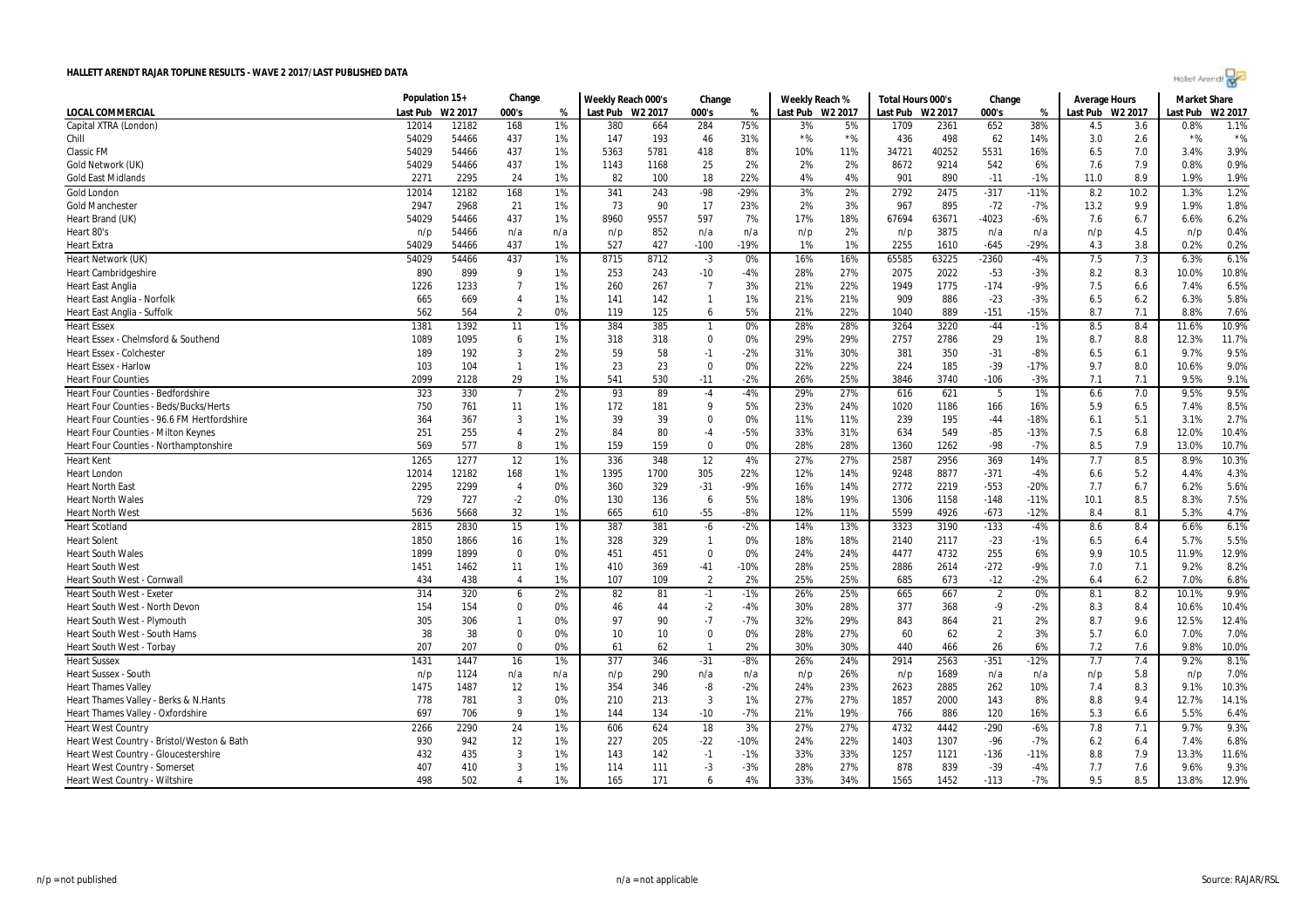| Holet Arendi |  |
|--------------|--|
|--------------|--|

|                                             | Population 15+ |                     | Change         |       | Weekly Reach 000's |      | Change         |        | Weekly Reach % |         | Total Hours 000's |       | Change         |        | <b>Average Hours</b> |      | <b>Market Share</b> |         |
|---------------------------------------------|----------------|---------------------|----------------|-------|--------------------|------|----------------|--------|----------------|---------|-------------------|-------|----------------|--------|----------------------|------|---------------------|---------|
| <b>LOCAL COMMERCIAL</b>                     | Last Pub       | W <sub>2</sub> 2017 | 000's          | %     | Last Pub W2 2017   |      | 000's          | %      | Last Pub       | W2 2017 | Last Pub W2 2017  |       | 000's          | %      | Last Pub W2 2017     |      | Last Pub            | W2 2017 |
| <b>Heart West Midlands</b>                  | 3762           | 3795                | 33             | 1%    | 637                | 651  | 14             | 2%     | 17%            | 17%     | 4172              | 3750  | $-422$         | $-10%$ | 6.5                  | 5.8  | 6.3%                | 5.7%    |
| <b>Heart Yorkshire</b>                      | 3153           | 3175                | 22             | 1%    | 438                | 461  | 23             | 5%     | 14%            | 15%     | 3689              | 3748  | 59             | 2%     | 8.4                  | 8.1  | 6.2%                | 6.3%    |
| LBC Network (UK)                            | 54029          | 54466               | 437            | 1%    | 1779               | 2038 | 259            | 15%    | 3%             | 4%      | 19309             | 21579 | 2270           | 12%    | 10.9                 | 10.6 | 1.9%                | 2.1%    |
| LBC 97.3                                    | 12014          | 12182               | 168            | 1%    | 1072               | 1411 | 339            | 32%    | 9%             | 12%     | 11496             | 15676 | 4180           | 36%    | 10.7                 | 11.1 | 5.5%                | 7.6%    |
| LBC London News (was LBC News 1152)         | 12014          | 12182               | 168            | 1%    | 474                | 497  | 23             | 5%     | 4%             | 4%      | 2056              | 2952  | 896            | 44%    | 4.3                  | 5.9  | 1.0%                | 1.4%    |
| Smooth Brand (UK)                           | 54029          | 54466               | 437            | 1%    | 5359               | 5556 | 197            | 4%     | 10%            | 10%     | 38967             | 41829 | 2862           | 7%     | 7.3                  | 7.5  | 3.8%                | 4.1%    |
| <b>Smooth Extra</b>                         | 54029          | 54466               | 437            | 1%    | 662                | 777  | 115            | 17%    | 1%             | 1%      | 3897              | 4698  | 801            | 21%    | 5.9                  | 6.0  | 0.4%                | 0.5%    |
| Smooth Radio Network (UK)                   | 54029          | 54466               | 437            | 1%    | 4891               | 5091 | 200            | 4%     | 9%             | 9%      | 34008             | 37338 | 3330           | 10%    | 7.0                  | 7.3  | 3.3%                | 3.6%    |
| Smooth Radio Cambridgeshire                 | 890            | 899                 | 9              | 1%    | 57                 | 50   | $-7$           | $-12%$ | 6%             | 6%      | 368               | 365   | $-3$           | $-1%$  | 6.5                  | 7.2  | 1.8%                | 2.0%    |
| Smooth Radio Devon                          | 1038           | 1046                | 8              | 1%    | 33                 | 28   | $-5$           | $-15%$ | 3%             | 3%      | 166               | 149   | $-17$          | $-10%$ | 5.0                  | 5.3  | 0.7%                | 0.6%    |
| Smooth Radio East Anglia                    | 1226           | 1233                | $\overline{7}$ | 1%    | 49                 | 50   | $\overline{1}$ | 2%     | 4%             | 4%      | 324               | 476   | 152            | 47%    | 6.6                  | 9.6  | 1.2%                | 1.8%    |
| Smooth Radio East Midlands                  | 2506           | 2534                | 28             | 1%    | 413                | 459  | 46             | 11%    | 16%            | 18%     | 3297              | 3762  | 465            | 14%    | 8.0                  | 8.2  | 6.5%                | 7.4%    |
| <b>Smooth Radio Essex</b>                   | 1381           | 1392                | 11             | 1%    | 40                 | 47   | $\overline{7}$ | 18%    | 3%             | 3%      | 257               | 361   | 104            | 40%    | 6.4                  | 7.6  | 0.9%                | 1.2%    |
| <b>Smooth Radio Four Counties</b>           | 2099           | 2128                | 29             | 1%    | 60                 | 64   | $\overline{4}$ | 7%     | 3%             | 3%      | 342               | 453   | 111            | 32%    | 5.7                  | 7.0  | 0.8%                | 1.1%    |
| Smooth Radio Kent                           | 1265           | 1277                | 12             | 1%    | 39                 | 48   | 9              | 23%    | 3%             | 4%      | 255               | 365   | 110            | 43%    | 6.6                  | 7.5  | 0.9%                | 1.3%    |
| Smooth Radio London                         | 12014          | 12182               | 168            | 1%    | 798                | 881  | 83             | 10%    | 7%             | 7%      | 4417              | 4111  | $-306$         | $-7%$  | 5.5                  | 4.7  | 2.1%                | 2.0%    |
| Smooth Radio North East                     | 2295           | 2299                | $\overline{4}$ | 0%    | 579                | 532  | $-47$          | $-8%$  | 25%            | 23%     | 4740              | 3776  | $-964$         | $-20%$ | 8.2                  | 7.1  | 10.6%               | 9.5%    |
| Smooth Radio North West                     | 5636           | 5668                | 32             | 1%    | 1102               | 1179 | 77             | 7%     | 20%            | 21%     | 7675              | 7792  | 117            | 2%     | 7.0                  | 6.6  | 7.3%                | 7.5%    |
| Smooth Radio North West and Wales           | 1034           | 1033                | $-1$           | 0%    | 71                 | 51   | $-20$          | $-28%$ | 7%             | 5%      | 413               | 240   | $-173$         | $-42%$ | 5.8                  | 4.7  | 1.8%                | 1.1%    |
| Smooth Radio Scotland                       | 1992           | 1828                | $-164$         | $-8%$ | 390                | 402  | 12             | 3%     | 20%            | 22%     | 3461              | 4775  | 1314           | 38%    | 8.9                  | 11.9 | 9.2%                | 13.3%   |
| Smooth Radio Solent                         | 1850           | 1866                | 16             | 1%    | 63                 | 68   | 5              | 8%     | 3%             | 4%      | 452               | 541   | 89             | 20%    | 7.2                  | 8.0  | 1.2%                | 1.4%    |
| Smooth Radio South Wales                    | 1040           | 1043                | 3              | 0%    | 59                 | 86   | 27             | 46%    | 6%             | 8%      | 533               | 617   | 84             | 16%    | 9.0                  | 7.2  | 2.7%                | 3.3%    |
| <b>Smooth Radio Sussex</b>                  | 1431           | 1447                | 16             | 1%    | 56                 | 44   | $-12$          | $-21%$ | 4%             | 3%      | 250               | 228   | $-22$          | $-9%$  | 4.5                  | 5.2  | 0.8%                | 0.7%    |
| <b>Smooth Radio Thames Valley</b>           | 1475           | 1487                | 12             | 1%    | 23                 | 28   | 5              | 22%    | 2%             | 2%      | 70                | 136   | 66             | 94%    | 3.1                  | 4.9  | 0.2%                | 0.5%    |
| Smooth Radio West Country                   | 2266           | 2290                | 24             | 1%    | 106                | 107  | $\overline{1}$ | 1%     | 5%             | 5%      | 650               | 898   | 248            | 38%    | 6.1                  | 8.4  | 1.3%                | 1.9%    |
| Smooth Radio West Midlands                  | 3762           | 3795                | 33             | 1%    | 517                | 535  | 18             | 3%     | 14%            | 14%     | 4067              | 4786  | 719            | 18%    | 7.9                  | 8.9  | 6.2%                | 7.2%    |
| Radio X Network (UK) (was XFM Network (UK)) | 54029          | 54466               | 437            | 1%    | 1318               | 1391 | 73             | 6%     | 2%             | 3%      | 9622              | 9967  | 345            | 4%     | 7.3                  | 7.2  | 0.9%                | 1.0%    |
| Radio X London (was XFM London)             | 12014          | 12182               | 168            | 1%    | 378                | 476  | 98             | 26%    | 3%             | 4%      | 2045              | 2540  | 495            | 24%    | 5.4                  | 5.3  | 1.0%                | 1.2%    |
| Radio X Manchester (was XFM Manchester)     | 2947           | 2968                | 21             | 1%    | 226                | 200  | $-26$          | $-12%$ | 8%             | 7%      | 1413              | 1103  | $-310$         | $-22%$ | 6.2                  | 5.5  | 2.8%                | 2.2%    |
| Sunrise Radio National                      | 54029          | 54466               | 437            | 1%    | 362                | 380  | 18             | 5%     | 1%             | 1%      | 2690              | 2149  | $-541$         | $-20%$ | 7.4                  | 5.7  | 0.3%                | 0.2%    |
| Sunrise Radio London                        | 12015          | 12182               | 167            | 1%    | 228                | 200  | $-28$          | $-12%$ | 2%             | 2%      | 1288              | 1231  | $-57$          | $-4%$  | 5.7                  | 6.2  | 0.6%                | 0.6%    |
| Wireless Group (inc. National Stations)     | 54029          | 54466               | 437            | 1%    | 4445               | 4309 | $-136$         | $-3%$  | 8%             | 8%      | 30503             | 29400 | -1103          | $-4%$  | 6.9                  | 6.8  | 3.0%                | 2.8%    |
| Peak 107 FM                                 | 421            | 422                 | $\mathbf{1}$   | 0%    | 67                 | 65   | $-2$           | $-3%$  | 16%            | 15%     | 568               | 558   | $-10$          | $-2%$  | 8.4                  | 8.6  | 6.8%                | 6.1%    |
| Pulse 1 (was The Pulse)                     | 725            | 729                 | $\overline{4}$ | 1%    | 121                | 114  | $-7$           | $-6%$  | 17%            | 16%     | 800               | 710   | $-90$          | $-11%$ | 6.6                  | 6.3  | 5.8%                | 5.3%    |
| Pulse <sub>2</sub>                          | 725            | 729                 | 4              | 1%    | 31                 | 29   | $-2$           | $-6%$  | 4%             | 4%      | 185               | 174   | $-11$          | $-6%$  | 6.0                  | 6.0  | 1.3%                | 1.3%    |
| Signal 107                                  | 1031           | 1036                | 5              | 0%    | 53                 | 54   | $\overline{1}$ | 2%     | 5%             | 5%      | 265               | 265   | $\mathbf 0$    | 0%     | 5.0                  | 4.9  | 1.4%                | 1.3%    |
| Signal One                                  | 800            | 801                 | $\mathbf{1}$   | 0%    | 265                | 242  | $-23$          | $-9%$  | 33%            | 30%     | 2352              | 2097  | $-255$         | $-11%$ | 8.9                  | 8.7  | 14.0%               | 12.8%   |
| Signal Two                                  | 800            | 801                 | $\mathbf{1}$   | 0%    | 73                 | 55   | $-18$          | $-25%$ | 9%             | 7%      | 734               | 593   | $-141$         | $-19%$ | 10.0                 | 10.8 | 4.4%                | 3.6%    |
| Swansea Sound - 1170 MW                     | 475            | 475                 | $\Omega$       | 0%    | 46                 | 50   | $\overline{4}$ | 9%     | 10%            | 11%     | 440               | 373   | $-67$          | $-15%$ | 9.6                  | 7.4  | 4.3%                | 3.4%    |
| talkRADIO                                   | 54029          | 54466               | 437            | 1%    | 238                | 275  | 37             | 16%    | $*$ %          | 1%      | 732               | 1129  | 397            | 54%    | 3.1                  | 4.1  | 0.1%                | 0.1%    |
| talkSPORT                                   | 54029          | 54466               | 437            | 1%    | 2729               | 2622 | $-107$         | $-4%$  | 5%             | 5%      | 18410             | 15351 | $-3059$        | $-17%$ | 6.7                  | 5.9  | 1.8%                | 1.5%    |
| talkSPORT2                                  | 54029          | 54466               | 437            | 1%    | 271                | 336  | 65             | 24%    | 1%             | 1%      | 757               | 993   | 236            | 31%    | 2.8                  | 3.0  | 0.1%                | 0.1%    |
| 107.4 Tower FM                              | 440            | 441                 | $\overline{1}$ | 0%    | 38                 | 34   | $-4$           | $-11%$ | 9%             | 8%      | 215               | 203   | $-12$          | $-6%$  | 5.7                  | 6.0  | 3.0%                | 2.8%    |
| U105                                        | 890            | 900                 | 10             | 1%    | 193                | 187  | -6             | $-3%$  | 22%            | 21%     | 1944              | 1878  | $-66$          | $-3%$  | 10.1                 | 10.1 | 12.1%               | 11.5%   |
| Virgin Radio                                | 54029          | 54466               | 437            | 1%    | 373                | 364  | -9             | $-2%$  | 1%             | 1%      | 1038              | 1120  | 82             | 8%     | 2.8                  | 3.1  | 0.1%                | 0.1%    |
| 96.4 FM The Wave                            | 475            | 475                 | $\mathbf 0$    | 0%    | 126                | 130  | $\overline{4}$ | 3%     | 26%            | 27%     | 1150              | 1038  | $-112$         | $-10%$ | 9.2                  | 8.0  | 11.3%               | 9.5%    |
| Radio Wave 96.5 FM                          | 233            | 232                 | $-1$           | 0%    | 68                 | 64   | -4             | $-6%$  | 29%            | 28%     | 415               | 417   | $\overline{2}$ | 0%     | 6.1                  | 6.5  | 8.6%                | 8.6%    |
| 107.2 Wire FM                               | 273            | 274                 | $\mathbf{1}$   | 0%    | 35                 | 40   | 5              | 14%    | 13%            | 15%     | 227               | 264   | 37             | 16%    | 6.4                  | 6.6  | 4.1%                | 4.6%    |
| 102.4 Wish FM                               | 460            | 461                 | $\mathbf{1}$   | 0%    | 70                 | 72   | $\overline{2}$ | 3%     | 15%            | 16%     | 331               | 361   | 30             | 9%     | 4.7                  | 5.0  | 3.6%                | 3.9%    |
|                                             |                |                     |                |       |                    |      |                |        |                |         |                   |       |                |        |                      |      |                     |         |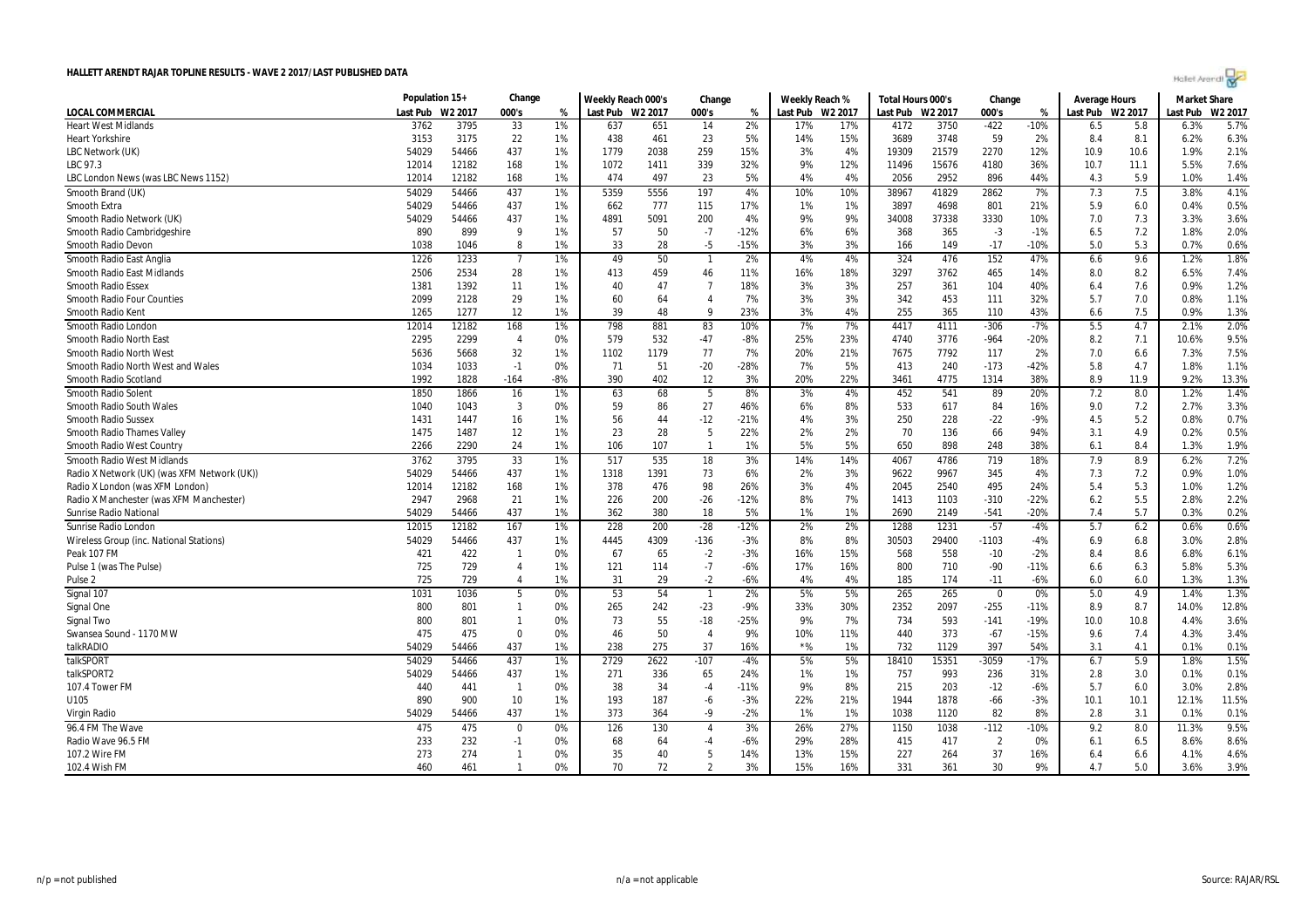| Holet Arendi |  |  |
|--------------|--|--|
|--------------|--|--|

|                                                            | Population 15+ |            | Change          |       | Weekly Reach 000's |                | Change                     |                | Weekly Reach % |                  | Total Hours 000's |           | Change         |                  | <b>Average Hours</b> |            | <b>Market Share</b> |              |
|------------------------------------------------------------|----------------|------------|-----------------|-------|--------------------|----------------|----------------------------|----------------|----------------|------------------|-------------------|-----------|----------------|------------------|----------------------|------------|---------------------|--------------|
| <b>LOCAL COMMERCIAL</b>                                    | Last Pub       | W2 2017    | 000's           | %     | Last Pub W2 2017   |                | 000's                      | %              |                | Last Pub W2 2017 | Last Pub W2 2017  |           | 000's          | %                | Last Pub W2 2017     |            | Last Pub            | W2 2017      |
| <b>Total Celador Radio</b>                                 | 5085           | 5129       | 44              | 1%    | 743                | 766            | 23                         | 3%             | 15%            | 15%              | 5203              | 5426      | 223            | 4%               | 7.0                  | 7.1        | 4.9%                | 5.0%         |
| THE BEACH                                                  | 182            | 182        | 0               | 0%    | 57                 | 52             | $-5$                       | -9%            | 31%            | 29%              | 440               | 461       | 21             | 5%               | 7.8                  | 8.9        | 11.1%               | 11.8%        |
| The Breeze (Basingstoke / Newbury and Andover)             | 295            | 297        | $\overline{2}$  | 1%    | 51                 | 49             | $-2$                       | $-4%$          | 17%            | 17%              | 336               | 290       | $-46$          | $-14%$           | 6.6                  | 5.9        | 5.8%                | 4.9%         |
| The Breeze (Cheltenham)                                    | 169            | 170        | $\mathbf{1}$    | 1%    | 11                 | 11             | $\mathbf 0$                | 0%             | 7%             | 6%               | 51                | 80        | 29             | 57%              | 4.7                  | 7.3        | 1.4%                | 2.2%         |
| The Breeze (Solent/East Hants and West Surrey)             | 1110           | 1118       | 8               | 1%    | 70                 | 77             | $\overline{7}$             | 10%            | 6%             | 7%               | 399               | 501       | 102            | 26%              | 5.7                  | 6.5        | 1.8%                | 2.2%         |
| The Breeze South Devon                                     | 224            | 226        | $\overline{2}$  | 1%    | 28                 | 31             | 3                          | 11%            | 12%            | 14%              | 214               | 248       | 34             | 16%              | 7.7                  | 8.1        | 4.4%                | 4.9%         |
| The Breeze South West (Bristol/Weston/Bath and West Wilts) | 987            | 1001       | 14              | 1%    | 77                 | 75             | $-2$                       | $-3%$          | 8%             | 7%               | 472               | 410       | $-62$          | $-13%$           | 6.1                  | 5.5        | 2.3%                | 2.0%         |
| The Breeze (Yeovil/Shaftesbury and Bridgwater)             | 334            | 337        | 3               | 1%    | 64                 | 62             | $-2$                       | $-3%$          | 19%            | 18%              | 652               | 630       | $-22$          | $-3%$            | 10.2                 | 10.2       | 8.3%                | 8.1%         |
| Dream 100                                                  | 134            | 134        | 0               | 0%    | 32                 | 33             | $\mathbf{1}$               | 3%             | 24%            | 25%              | 396               | 430       | 34             | 9%               | 12.2                 | 12.9       | 13.7%               | 15.1%        |
| <b>Fire Radio</b>                                          | 322            | 337        | 15              | 5%    | 46                 | 43             | $-3$                       | $-7%$          | 14%            | 13%              | 161               | 199       | 38             | 24%              | 3.5                  | 4.6        | 2.4%                | 3.0%         |
| North Norfolk Radio                                        | 92             | 93         | $\overline{1}$  | 1%    | 18                 | 15             | $-3$                       | $-17%$         | 19%            | 16%              | 148               | 120       | $-28$          | $-19%$           | 8.3                  | 7.9        | 7.4%                | 5.7%         |
| Norwich 99.9fm                                             | 335            | 339        | $\overline{4}$  | 1%    | 53                 | 48             | $-5$                       | $-9%$          | 16%            | 14%              | 528               | 431       | $-97$          | $-18%$           | 10.0                 | 9.0        | 7.4%                | 6.0%         |
| Sam FM Bristol                                             | 641            | 652        | 11              | 2%    | 81                 | 84             | 3                          | 4%             | 13%            | 13%              | 305               | 368       | 63             | 21%              | 3.8                  | 4.4        | 2.5%                | 2.8%         |
| Sam FM South Coast                                         | 1755           | 1772       | 17              | 1%    | 166                | 153            | $-13$                      | $-8%$          | 9%             | 9%               | 655               | 912       | 257            | 39%              | 4.0                  | 5.9        | 1.8%                | 2.5%         |
| Sam FM Swindon                                             | 206            | 208        | $\overline{2}$  | 1%    | 17                 | 19             | $\overline{2}$             | 12%            | 8%             | 9%               | 106               | 166       | 60             | 57%              | 6.2                  | 8.6        | 2.4%                | 3.8%         |
| Town 102 FM                                                | 291            | 290        | $-1$            | 0%    | 40                 | 41             | $\mathbf{1}$               | 3%             | 14%            | 14%              | 438               | 443       | 5              | 1%               | 10.9                 | 10.8       | 6.9%                | 6.7%         |
| <b>Central FM</b>                                          | 215            | 216        | $\overline{1}$  | 0%    | 50                 | 47             | $-3$                       | $-6%$          | 23%            | 22%              | 283               | 317       | 34             | 12%              | 5.7                  | 6.7        | 7.3%                | 8.2%         |
| <b>Chris Country</b>                                       | 12015          | 12182      | 167             | 1%    | 23                 | 33             | 10 <sup>°</sup>            | 43%            | $*$ %          | $*$ %            | 134               | 193       | 59             | 44%              | 5.9                  | 5.8        | 0.1%                | 0.1%         |
| <b>Total CN Radio</b>                                      | 280            | 281        | $\overline{1}$  | 0%    | 108                | 101            | $-7$                       | $-6%$          | 39%            | 36%              | 880               | 730       | $-150$         | $-17%$           | 8.2                  | 7.2        | 16.8%               | 14.0%        |
| The Bay                                                    | 280            | 281        | $\mathbf{1}$    | 0%    | 97                 | 90             | $-7$                       | $-7%$          | 35%            | 32%              | 758               | 590       | $-168$         | $-22%$           | 7.8                  | 6.5        | 14.5%               | 11.3%        |
| <b>Lakeland Radio</b>                                      | 51             | 51         | $\mathbf 0$     | 0%    | 16                 | 17             | $\overline{1}$             | 6%             | 31%            | 33%              | 122               | 140       | 18             | 15%              | 7.7                  | 8.4        | 12.5%               | 13.8%        |
| Communicorp UK                                             | 17901          | 17998      | 97              | 1%    | 3486               | 3633           | 147                        | 4%             | 19%            | 20%              | 25762             | 26167     | 405            | 2%               | 7.4                  | 7.2        | 7.6%                | 7.8%         |
| Capital Scotland                                           | 2815           | 2830       | 15              | 1%    | 544                | 563            | 19                         | 3%             | 19%            | 20%              | 3353              | 3827      | 474            | 14%              | 6.2                  | 6.8        | 6.7%                | 7.3%         |
| <b>Capital South Wales</b>                                 | 1040           | 1043       | 3               | 0%    | 192                | 222            | 30                         | 16%            | 18%            | 21%              | 1000              | 1278      | 278            | 28%              | 5.2                  | 5.8        | 5.1%                | 6.8%         |
| <b>Heart North Wales</b>                                   | 729            | 727        | $-2$            | 0%    | 130                | 136            | 6                          | 5%             | 18%            | 19%              | 1306              | 1158      | $-148$         | $-11%$           | 10.1                 | 8.5        | 8.3%                | 7.5%         |
| <b>Heart Yorkshire</b>                                     | 3153           | 3175       | 22              | 1%    | 438                | 461            | 23                         | 5%             | 14%            | 15%              | 3689              | 3748      | 59             | 2%               | 8.4                  | 8.1        | 6.2%                | 6.3%         |
| Smooth Radio East Midlands                                 | 2506           | 2534       | 28              | 1%    | 413                | 459            | 46                         | 11%            | 16%            | 18%              | 3297              | 3762      | 465            | 14%              | 8.0                  | 8.2        | 6.5%                | 7.4%         |
| Smooth Radio North East                                    | 2295           | 2299       | $\overline{4}$  | 0%    | 579                | 532            | $-47$                      | $-8%$          | 25%            | 23%              | 4740              | 3776      | $-964$         | $-20%$           | 8.2                  | 7.1        | 10.6%               | 9.5%         |
| Smooth Radio North West                                    | 5636           | 5668       | 32              | 1%    | 1102               | 1179           | 77                         | 7%             | 20%            | 21%              | 7675              | 7792      | 117            | 2%               | 7.0                  | 6.6        | 7.3%                | 7.5%         |
| XS Manchester (was 106.1 Real XS)                          | 2947           | 2968       | 21              | 1%    | 117                | 110            | $-7$                       | $-6%$          | 4%             | 4%               | 703               | 826       | 123            | 17%              | 6.0                  | 7.5        | 1.4%                | 1.6%         |
|                                                            |                | 789        | 10 <sup>°</sup> | 1%    |                    |                |                            | 4%             | 6%             | 7%               |                   |           | 99             |                  |                      |            | 1.9%                | 2.6%         |
| <b>Total Connect</b><br><b>Connect DAB</b>                 | 779<br>569     | 576        | $\overline{7}$  | 1%    | 50<br>6            | 52<br>6        | $\overline{2}$<br>$\Omega$ | 0%             | 1%             | 1%               | 305<br>27         | 404<br>16 | $-11$          | 32%<br>$-41%$    | 6.1<br>4.9           | 7.7<br>2.5 | 0.2%                | 0.1%         |
|                                                            | 447            | 453        | 6               | 1%    | 45                 | 46             | $\mathbf{1}$               | 2%             | 10%            | 10%              | 278               | 388       | 110            | 40%              |                      | 8.4        | 2.9%                | 4.2%         |
| Connect FM (was Connect FM and Lite 106.8FM)               |                |            | $\mathbf{1}$    | 0%    |                    |                |                            |                |                |                  |                   |           |                |                  | 6.2                  |            |                     |              |
| <b>Total Dee Radio Group</b><br>Cheshire's Silk 106.9      | 380<br>185     | 381<br>186 | $\mathbf{1}$    | 1%    | 49<br>18           | 46<br>17       | $-3$<br>$-1$               | $-6%$<br>$-6%$ | 13%<br>10%     | 12%<br>9%        | 368<br>114        | 316<br>98 | $-52$<br>$-16$ | $-14%$<br>$-14%$ | 7.6<br>6.3           | 6.8<br>5.8 | 4.8%<br>3.5%        | 4.2%<br>3.0% |
|                                                            |                |            |                 |       |                    |                |                            |                |                |                  |                   |           |                |                  |                      |            |                     |              |
| Chester's Dee 106.3 (Dee on DAB)                           | 194            | 195        | $\overline{1}$  | 1%    | 30                 | 30             | 0                          | 0%             | 16%            | 15%              | 254               | 218       | $-36$          | $-14%$           | 8.4                  | 7.4        | 5.9%                | 5.0%         |
| Dilse Radio 1035am                                         | 12015          | 12182      | 167             | 1%    | 61                 | 55             | -6                         | -10%           | 1%             | $*$ %            | 853               | 775       | -78            | $-9%$            | 13.9                 | 14.1       | 0.4%                | 0.4%         |
| Radio Essex (was Southend & Chelmsford)                    | 502            | 503        | $\overline{1}$  | 0%    | 26                 | 26             | $\mathbf 0$<br>$\Omega$    | 0%<br>0%       | 5%             | 5%<br>3%         | 137               | 143       | 6<br>5         | 4%               | 5.3                  | 5.6        | 1.3%<br>0.8%        | 1.4%<br>0.8% |
| Radio Essex DAB                                            | 1296           | 1306       | 10<br>5         | 1%    | 41                 | 41             |                            | $-8%$          | 3%             | 11%              | 216               | 221       | $-78$          | 2%               | 5.3                  | 5.4        |                     |              |
| Radio Exe                                                  | 202            | 207        |                 | 2%    | 26                 | 24             | $-2$                       |                | 13%            |                  | 290               | 212       |                | $-27%$           | 11.4                 | 8.9        | 6.8%                | 4.6%         |
| 3FM                                                        | 74             | 69         | $-5$            | $-7%$ | 28                 | 25             | $-3$                       | $-11%$         | 38%            | 36%              | 236               | 194       | $-42$          | $-18%$           | 8.3                  | 7.8        | 16.5%               | 14.4%        |
| Fun Kids (London)                                          | 12015          | 12182      | 167             | 1%    | 32                 | 48             | 16                         | 50%            | $*$ %          | $*$ %            | 52                | 174       | 122            | 235%             | 1.6                  | 3.6        | $*$ %               | 0.1%         |
| <b>GO Radio</b>                                            | 834            | 839        | 5               | 1%    | $\mathbf{1}$       | $\overline{1}$ | $\bf{0}$                   | 0%             | $*$ %          | $*$ %            | 5                 | 5         | 0              | 0%               | 6.6                  | 6.6        | $*$ %               | $*$ %        |
| <b>IOW Radio</b>                                           | 120            | 119        | $-1$            | $-1%$ | 43                 | 42             | $-1$                       | $-2%$          | 35%            | 36%              | 342               | 289       | $-53$          | $-15%$           | 8.0                  | 6.8        | 13.7%               | 12.2%        |
| 107 JACK fm Berkshire                                      | 238            | 237        | $-1$            | 0%    | 23                 | 24             | $\mathbf{1}$               | 4%             | 10%            | 10%              | 134               | 207       | 73             | 54%              | 5.8                  | 8.5        | 3.1%                | 4.9%         |
| <b>JACK Oxfordshire Local (TOTAL)</b>                      | 524            | 531        | $\overline{7}$  | 1%    | 106                | 89             | $-17$                      | $-16%$         | 20%            | 17%              | 411               | 460       | 49             | 12%              | 3.9                  | 5.2        | 3.9%                | 4.5%         |
| JACK 2 Oxfordshire                                         | 511            | 516        | 5               | 1%    | 45                 | 37             | -8                         | $-18%$         | 9%             | 7%               | 144               | 198       | 54             | 38%              | 3.2                  | 5.3        | 1.4%                | 2.0%         |
| 106 JACKfm (Oxford)                                        | 524            | 531        | $\overline{7}$  | 1%    | 81                 | 71             | $-10$                      | $-12%$         | 15%            | 13%              | 267               | 262       | $-5$           | $-2%$            | 3.3                  | 3.7        | 2.5%                | 2.6%         |
| <b>JACK Surrey</b>                                         | 9200           | 9321       | 121             | 1%    | 42                 | 36             | -6                         | $-14%$         | $*$ %          | $\star$ %        | 178               | 179       | $\mathbf{1}$   | 1%               | 4.2                  | 5.0        | 0.1%                | 0.1%         |
| Jazz FM                                                    | 54029          | 54466      | 437             | 1%    | 469                | 556            | 87                         | 19%            | 1%             | 1%               | 1674              | 1660      | $-14$          | $-1%$            | 3.6                  | 3.0        | 0.2%                | 0.2%         |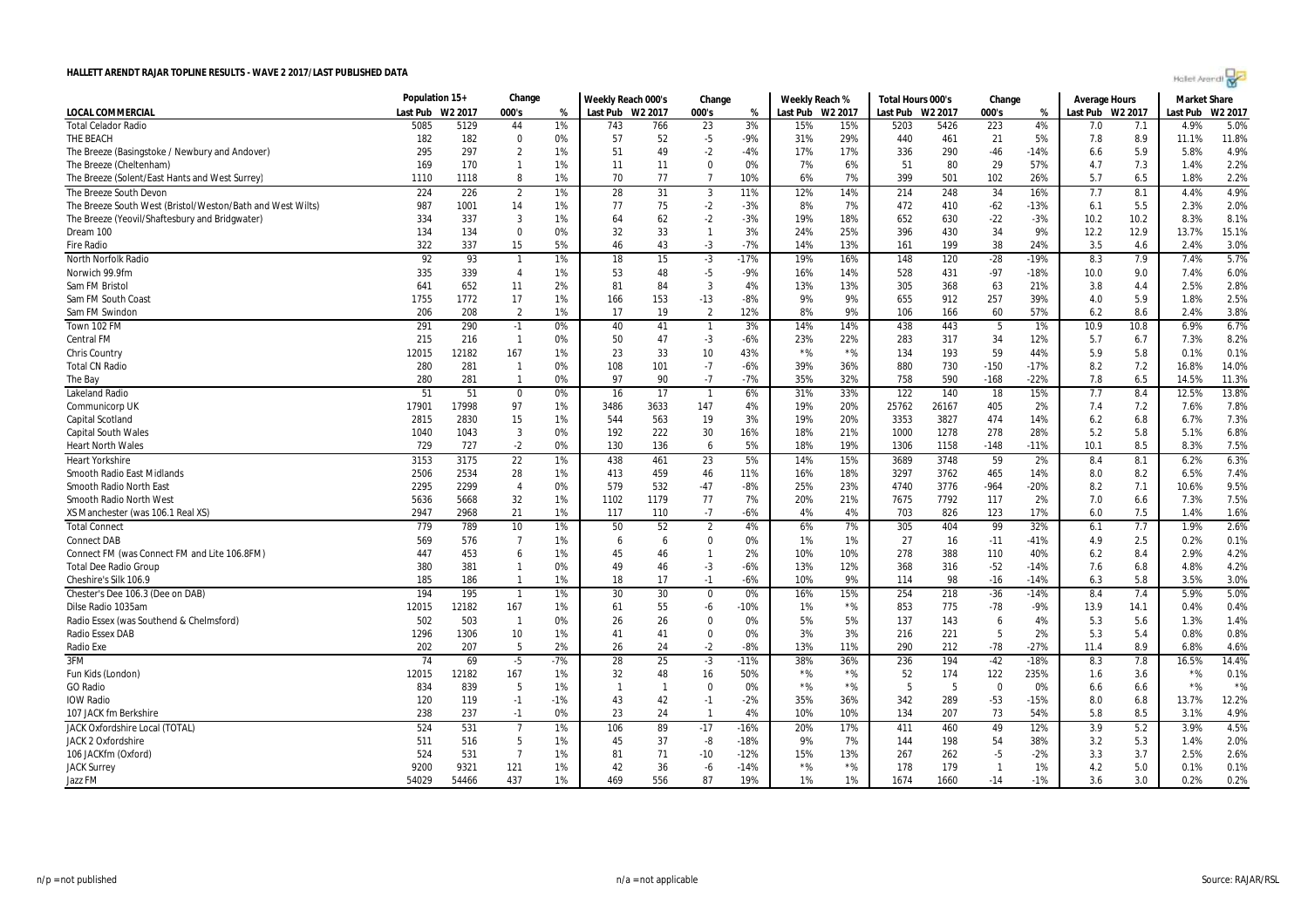| let Arendi |  |  |  |  |
|------------|--|--|--|--|
|------------|--|--|--|--|

| HALLETT ARENDT RAJAR TOPLINE RESULTS - WAVE 2 2017/LAST PUBLISHED DATA |                |                     |                |          |                    |                 |                        |          |                |            |                   |                     |                |                |                      |             | Holet Arendi        |         |
|------------------------------------------------------------------------|----------------|---------------------|----------------|----------|--------------------|-----------------|------------------------|----------|----------------|------------|-------------------|---------------------|----------------|----------------|----------------------|-------------|---------------------|---------|
|                                                                        | Population 15+ |                     | Change         |          | Weekly Reach 000's |                 | Change                 |          | Weekly Reach % |            | Total Hours 000's |                     | Change         |                | <b>Average Hours</b> |             | <b>Market Share</b> |         |
| LOCAL COMMERCIAL                                                       | Last Pub       | W <sub>2</sub> 2017 | 000's          | %        | Last Pub           | W2 2017         | 000's                  | %        | Last Pub       | W2 2017    | Last Pub          | W <sub>2</sub> 2017 | 000's          | %              | Last Pub             | W2 2017     | Last Pub            | W2 2017 |
| Kingdom FM                                                             | 290            | 290                 | 0              | 0%       | 61                 | 61              | 0                      | 0%       | 21%            | 21%        | 502               | 552                 | 50             | 10%            | 8.3                  | 9.1         | 9.8%                | 10.2%   |
| kmfm Group                                                             | 1257           | 1269                | 12             | 1%       | 169                | 160             | $-9$                   | $-5%$    | 13%            | 13%        | 1156              | 1091                | $-65$          | $-6%$          | 6.8                  | 6.8         | 4.0%                | 3.8%    |
| kmfm East                                                              | 574            | 580                 | 6              | 1%       | 79                 | 76              | $-3$                   | $-4%$    | 14%            | 13%        | 505               | 578                 | 73             | 14%            | 6.4                  | 7.6         | 3.7%                | 4.3%    |
| kmfm West                                                              | 683            | 689                 | 6              | 1%       | 90                 | 84              | -6                     | $-7%$    | 13%            | 12%        | 651               | 513                 | $-138$         | $-21%$         | 7.2                  | 6.1         | 4.3%                | 3.5%    |
| <b>Lincs FM Group</b>                                                  | 2434           | 2440                | 6              | 0%       | 563                | 578             | 15                     | 3%       | 23%            | 24%        | 5596              | 5266                | $-330$         | $-6%$          | 9.9                  | 9.1         | 11.2%               | 10.4%   |
| Dearne FM                                                              | 239            | 241                 | $\overline{2}$ | 1%       | 39                 | 45              | 6                      | 15%      | 16%            | 19%        | 335               | 351                 | 16             | 5%             | 8.6                  | 7.9         | 6.8%                | 7.1%    |
| <b>KCFM</b>                                                            | 440            | 439                 | $-1$           | 0%       | 74                 | 75              | $\mathbf{1}$           | 1%       | 17%            | 17%        | 605               | 630                 | 25             | 4%             | 8.1                  | 8.4         | 6.3%                | 6.4%    |
| <b>Lincs FM 102.2</b>                                                  | 934            | 937                 | 3              | 0%       | 294                | 284             | $-10$                  | $-3%$    | 31%            | 30%        | 3398              | 2754                | $-644$         | $-19%$         | 11.6                 | 9.7         | 16.6%               | 13.7%   |
| <b>Ridings FM</b>                                                      | 302            | 304                 | $\overline{2}$ | 1%       | 36                 | 38              | $\overline{2}$         | 6%       | 12%            | 12%        | 246               | 201                 | $-45$          | $-18%$         | 6.9                  | 5.3         | 4.3%                | 3.5%    |
| Rother FM                                                              | 210            | 209                 | $-1$           | 0%       | 35                 | 34              | $-1$                   | $-3%$    | 17%            | 16%        | 249               | 237                 | $-12$          | $-5%$          | 7.1                  | 7.0         | 6.7%                | 6.0%    |
| <b>Trax FM</b>                                                         | 376            | 376                 | $\mathbf 0$    | 0%       | 74                 | 83              | 9                      | 12%      | 20%            | 22%        | 501               | 690                 | 189            | 38%            | 6.7                  | 8.3         | 7.1%                | 9.4%    |
| Lyca Radio 1458am                                                      | 12015          | 12182               | 167            | 1%       | 92                 | 93              | $\mathbf{1}$           | 1%       | 1%             | 1%         | 537               | 609                 | 72             | 13%            | 5.8                  | 6.5         | 0.3%                | 0.3%    |
| Radio Mansfield 103.2                                                  | 160            | 161                 | $\overline{1}$ | 1%       | 31                 | 29              | $-2$                   | $-6%$    | 19%            | 18%        | 265               | 211                 | $-54$          | $-20%$         | 8.6                  | 7.3         | 7.5%                | 6.0%    |
| Manx Radio                                                             | 74             | 69                  | $-5$           | $-7%$    | 37                 | 34              | $-3$                   | $-8%$    | 51%            | 49%        | 410               | 388                 | $-22$          | $-5%$          | 11.0                 | 11.5        | 28.7%               | 28.7%   |
| Mi-Soul                                                                | 12015          | 12182               | 167            | 1%       | 36                 | 47              | 11                     | 31%      | ${}^{\star}\%$ | $*$ %      | 157               | 268                 | 111            | 71%            | 4.4                  | 5.7         | 0.1%                | 0.1%    |
| More Radio (was Arrow FM)                                              | 121            | 121                 | $\mathbf 0$    | 0%       |                    | 8               | $\overline{1}$         | 14%      | 6%             | 6%         | 39                | 42                  | 3              | 8%             | 5.4                  | 5.4         | 1.4%                | 1.4%    |
|                                                                        |                |                     |                |          |                    |                 |                        |          |                |            |                   |                     |                |                |                      |             |                     |         |
| More Radio (was Sovereign FM)                                          | 158            | 161                 | 3              | 2%<br>0% | 16                 | 17              | $\mathbf{1}$           | 6%<br>4% | 10%            | 11%<br>10% | 62                | 171                 | 109            | 176%<br>$-9%$  | 4.0                  | 10.1        | 1.6%<br>3.3%        | 4.2%    |
| <b>Nation Broadcasting (Wales)</b>                                     | 2600           | 2597                | $-3$           |          | 258                | 269             | 11                     |          | 10%            |            | 1763              | 1597                | $-166$         |                | 6.8                  | 5.9         |                     | 3.1%    |
| 106.3 Bridge FM                                                        | 128            | 129                 | $\mathbf{1}$   | 1%       | 32                 | 34              | $\overline{2}$         | 6%       | 25%            | 26%        | 294               | 349                 | 55             | 19%            | 9.2                  | 10.3        | 10.2%               | 11.5%   |
| Radio Carmarthenshire                                                  | 132            | 131                 | $-1$           | $-1%$    | 26                 | 27              | -1                     | 4%       | 20%            | 20%        | 248               | 230                 | $-18$          | $-7%$          | 9.5                  | 8.6         | 8.9%                | 8.6%    |
| Radio Ceredigion                                                       | 79             | $\overline{79}$     | $\pmb{0}$      | 0%       | 17                 | 16              | $-1$                   | $-6%$    | 21%            | 21%        | 91                | 95                  | $\overline{4}$ | 4%             | 5.4                  | 5.8         | 5.3%                | 5.8%    |
| Dragon Radio Wales                                                     | 2600           | 2597                | $-3$           | 0%       | 17                 | 19              | $\overline{2}$         | 12%      | 1%             | 1%         | 45                | 55                  | 10             | 22%            | 2.7                  | 2.8         | 0.1%                | 0.1%    |
| <b>Nation Radio Wales</b>                                              | 1519           | 1520                | $\mathbf{1}$   | 0%       | 109                | 130             | 21                     | 19%      | 7%             | 9%         | 582               | 571                 | $-11$          | $-2%$          | 5.3                  | 4.4         | 2.0%                | 1.9%    |
| 102.5 Radio Pembrokeshire                                              | 101            | 101                 | $\mathbf 0$    | 0%       | 36                 | 35              | $-1$                   | $-3%$    | 35%            | 35%        | 303               | 276                 | $-27$          | $-9%$          | 8.5                  | 7.8         | 13.2%               | 12.4%   |
| Swansea Bav Radio                                                      | 475            | 475                 | $\Omega$       | 0%       | 38                 | 44              | 6                      | 16%      | 8%             | 9%         | 196               | 252                 | 56             | 29%            | 5.1                  | 5.8         | 1.9%                | 2.3%    |
| Original 106 (Aberdeen)                                                | 348            | 350                 | $\overline{2}$ | 1%       | 75                 | 65              | $-10$                  | $-13%$   | 21%            | 19%        | 584               | 541                 | $-43$          | $-7%$          | 7.8                  | 8.3         | 10.3%               | 9.9%    |
| Panjab Radio                                                           | 12015          | 12182               | 167            | 1%       | 57                 | 70              | 13                     | 23%      | $*$ %          | 1%         | 664               | 726                 | 62             | 9%             | 11.6                 | 10.3        | 0.3%                | 0.3%    |
| Radio Plymouth                                                         | 261            | 261                 | $\mathbf 0$    | 0%       | 34                 | 31              | $-3$                   | $-9%$    | 13%            | 12%        | 269               | 233                 | $-36$          | $-13%$         | 7.9                  | 7.4         | 4.7%                | 3.9%    |
| Premier Christian Radio                                                | 12014          | 12182               | 168            | 1%       | 173                | 75              | $-98$                  | $-57%$   | 1%             | 1%         | 2246              | 325                 | $-1921$        | $-86%$         | 13.0                 | 4.4         | 1.1%                | 0.2%    |
| <b>Total Q Radio</b>                                                   | 1189           | 1203                | 14             | 1%       | 289                | 284             | $-5$                   | $-2%$    | 24%            | 24%        | 1985              | 2147                | 162            | 8%             | 6.9                  | 7.6         | 8.9%                | 9.8%    |
| Q Radio                                                                | 620            | 627                 | $\overline{7}$ | 1%       | 154                | 159             | 5                      | 3%       | 25%            | 25%        | 1039              | 1185                | 146            | 14%            | 6.7                  | 7.5         | 9.0%                | 9.9%    |
| Q Radio (was Citybeat)                                                 | 569            | 575                 | 6              | 1%       | 135                | 125             | $-10$                  | $-7%$    | 24%            | 22%        | 946               | 962                 | 16             | 2%             | 7.0                  | 7.7         | 8.8%                | 9.6%    |
| <b>Total Quidem</b>                                                    | 1030           | 1043                | 13             | 1%       | 100                | 99              | $-1$                   | $-1%$    | 10%            | 9%         | 557               | 591                 | 34             | 6%             | 5.6                  | 6.0         | 3.1%                | 3.2%    |
| 107.6 Banbury Sound                                                    | 86             | 85                  | $-1$           | $-1%$    | 13                 | 12              | $-1$                   | $-8%$    | 15%            | 14%        | 71                | 77                  | 6              | 8%             | 5.5                  | 6.5         | 4.0%                | 4.3%    |
| Rugby FM                                                               | 78             | 80                  | $\overline{2}$ | 3%       | 18                 | 18              | $\mathbf{0}$           | 0%       | 23%            | 23%        | 112               | 124                 | 12             | 11%            | 6.1                  | 6.9         | 6.9%                | 8.2%    |
| 96.2FM Touchradio - Coventry                                           | 312            | 323                 | 11             | 4%       | 10                 | $\overline{12}$ | $\overline{2}$         | 20%      | 3%             | 4%         | 40                | 32                  | $-8$           | $-20%$         | 3.9                  | 2.6         | 1.0%                | 0.7%    |
| <b>Touch FM Staffs</b>                                                 | 259            | 259                 | 0              | 0%       | 18                 | 16              | $-2$                   | $-11%$   | 7%             | 6%         | 115               | 96                  | $-19$          | $-17%$         | 6.4                  | 5.8         | 2.5%                | 2.1%    |
| 102FM Touchradio - Warks, Worcs, Cotswolds                             | 293            | 296                 | $\mathbf{3}$   | 1%       | 41                 | 40              | $-1$                   | $-2%$    | 14%            | 13%        | 219               | 262                 | 43             | 20%            | 5.3                  | 6.6         | 3.6%                | 4.4%    |
| <b>Revolution 96.2</b>                                                 | 482            | 484                 | $\overline{2}$ | 0%       | 18                 | 18              | $\Omega$               | 0%       | 4%             | 4%         | 216               | 240                 | 24             | 11%            | 11.8                 | 13.1        | 2.9%                | 3.4%    |
| Star                                                                   | 360            | 362                 | $\overline{2}$ | 1%       | 33                 | 35              | $\overline{2}$         | 6%       | 9%             | 10%        | 301               | 312                 | 11             | 4%             | 9.1                  | 8.8         | 4.4%                | 4.6%    |
| Thames Radio (London)                                                  | 12014          | 12182               | 168            | 1%       | $\overline{4}$     | 16              | 12                     | 300%     | $*$ %          | $*$ %      | 16                | 95                  | 79             | 494%           | 4.6                  | 6.0         | $*96$               | $*$ %   |
| Time FM 107.5                                                          | 459            | 466                 | $\overline{7}$ | 2%       | 23                 | 32              | 9                      | 39%      | 5%             | 7%         | 123               | 187                 | 64             | 52%            | 5.3                  | 5.8         | 1.6%                | 2.2%    |
| <b>Tindle Radio Group</b>                                              | 139            | 141                 | $\overline{2}$ | 1%       | 83                 | 80              | $-3$                   | $-4%$    | 60%            | 57%        | 971               | 925                 | $-46$          | $-5%$          | 11.6                 | 11.6        | 35.7%               | 34.7%   |
| Channel 103 FM                                                         | 86             | 88                  | $\overline{2}$ | 2%       | 52                 | 51              | $-1$                   | $-2%$    | 61%            | 58%        | 488               | 535                 | 47             | 10%            | 9.3                  | 10.5        | 30.4%               | 32.4%   |
| Island FM 104.7                                                        | 52             | 53                  | $\mathbf{1}$   | 2%       | 31                 | 29              | $-2$                   | $-6%$    | 59%            | 54%        | 483               | 390                 | $-93$          | $-19%$         | 15.6                 | 13.6        | 43.5%               | 38.3%   |
| UCB <sub>1</sub>                                                       | 54029          | 54466               | 437            | 1%       | 178                | 185             | $\overline{7}$         | 4%       | $*$ %          | $*$ %      | 1931              | 947                 | $-984$         | $-51%$         | 10.8                 | 5.1         | 0.2%                | 0.1%    |
| <b>Total UKRD</b>                                                      | 3441           | 3462                | 21             | 1%       | 864                | 847             | $-17$                  | $-2%$    | 25%            |            | 7202              | 7177                | $-25$          | 0%             | 8.3                  | 8.5         | 10.3%               | 10.3%   |
| 2BR                                                                    | 582            | 584                 | $\overline{2}$ | 0%       | 68                 | 65              |                        | $-4%$    | 12%            | 24%<br>11% | 499               | 712                 | 213            | 43%            | 7.3                  | 11.0        | 5.4%                | 6.8%    |
|                                                                        | 505            |                     | $\overline{2}$ |          |                    |                 | $-3$<br>$\overline{2}$ | 1%       |                |            | 908               | 860                 | $-48$          |                |                      |             | 9.5%                | 9.1%    |
| <b>Eagle Radio</b><br><b>KL.FM 96.7</b>                                | 186            | 507<br>187          | $\mathbf{1}$   | 0%<br>1% | 134<br>69          | 136<br>70       | $\mathbf{1}$           | 1%       | 27%<br>37%     | 27%<br>38% | 801               | 769                 | $-32$          | $-5%$<br>$-4%$ | 6.8<br>11.7          | 6.3<br>10.9 | 18.0%               | 17.3%   |
|                                                                        |                |                     |                |          |                    |                 |                        |          |                |            |                   |                     |                |                |                      |             |                     |         |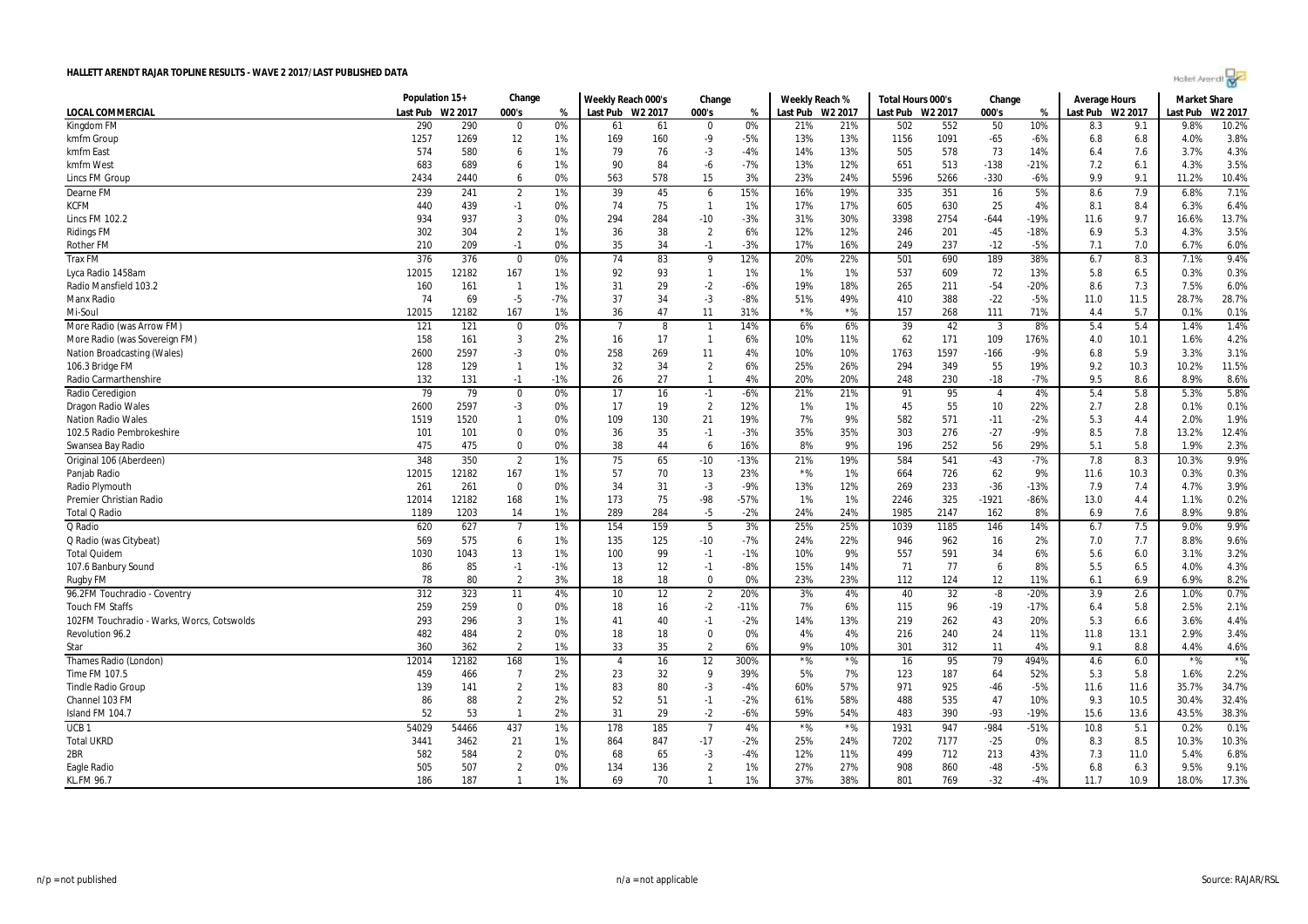

| HALLETT ARENDT RAJAR TOPLINE RESULTS - WAVE 2 2017/LAST PUBLISHED DATA<br>Hollet Arendt |                |         |        |       |                    |     |        |        |                |                     |                                 |      |            |        |                     |      |                     |         |
|-----------------------------------------------------------------------------------------|----------------|---------|--------|-------|--------------------|-----|--------|--------|----------------|---------------------|---------------------------------|------|------------|--------|---------------------|------|---------------------|---------|
|                                                                                         | Population 15+ |         | Change |       | Weekly Reach 000's |     | Change |        | Weekly Reach % |                     | Total Hours 000's               |      | Change     |        | Average Hours       |      | <b>Market Share</b> |         |
| LOCAL COMMERCIAL                                                                        | Last Pub       | W2 2017 | 000's  | %     | Last Pub W2 2017   |     | 000's  |        |                | W2 2017<br>Last Pub | Last Pub<br>W <sub>2</sub> 2017 |      | 000's<br>% |        | W2 2017<br>Last Pub |      | Last Pub            | W2 2017 |
| <b>Minster FM</b>                                                                       | 312            | 317     |        | 2%    |                    | 69  | -5     | $-7%$  | 24%            | 22%                 | 667                             | 643  | $-24$      | $-4%$  | 9.0                 | 9.3  | 10.7%               | 10.1%   |
| Mix 96                                                                                  | 130            | 133     |        | 2%    | 35                 | 38  |        | 9%     | 27%            | 28%                 | 277                             | 272  | -5         | $-2%$  | 7.9                 | 7.2  | 10.2%               | 10.1%   |
| My Music Radio (surveyed as Pirate Oldies)                                              | 712            | 717     |        | 1%    | 16                 | 10  | -b     | $-38%$ | 2%             | 1%                  | 122                             | 99   | $-23$      | $-19%$ | 7.9                 | 9.4  | 0.8%                | 0.6%    |
| Pirate FM                                                                               | 491            | 493     |        | 0%    | 158                | 163 |        | 3%     | 32%            | 33%                 | 1232                            | 1302 | 70         | 6%     | 7.8                 | 8.0  | 11.0%               | 11.5%   |
| Spire FM                                                                                | 121            | 122     |        | 1%    | 53                 | 47  | -h     | $-11%$ | 44%            | 38%                 | 399                             | 351  | -48        | $-12%$ | 7.6                 | 7.5  | 15.5%               | 13.7%   |
| Spirit FM                                                                               | 190            | 193     |        | 2%    | 47                 | 47  |        | 0%     | 25%            | 24%                 | 530                             | 485  | -45        | -8%    | 11.3                | 10.4 | 12.3%               | 11.5%   |
| 97.2 Stray FM                                                                           | 141            | 140     | - 1    | $-1%$ | 47                 | 44  | -3     | $-6%$  | 33%            | 31%                 | 237                             | 286  | 49         | 21%    | 5.1                 | 6.5  | 7.9%                | 9.7%    |
| Sun FM                                                                                  | 271            | 271     |        | 0%    | 67                 | 64  | -3     | $-4%$  | 25%            | 24%                 | 491                             | 495  |            | 1%     | 7.4                 | 7.7  | 9.6%                | 9.7%    |
| <b>Wessex FM</b>                                                                        | 123            | 124     |        | 1%    | 51                 | 49  | -2     | $-4%$  | 41%            | 40%                 | 465                             | 417  | -48        | $-10%$ | 9.1                 | 8.4  | 15.8%               | 14.7%   |
| Yorkshire Coast Radio                                                                   | 113            | 112     | - 11   | $-1%$ | 51                 | 47  |        | $-8%$  | 45%            | 42%                 | 478                             | 427  | $-51$      | $-11%$ | 9.4                 | 9.0  | 19.4%               | 17.6%   |
| <b>Union JACK</b>                                                                       | 54029          | 54466   | 437    | 1%    | 71                 | 80  |        | 13%    | $*$ %          | $*$ %               | 265                             | 357  | 92         | 35%    | 3.7                 | 4.5  | $*$ %               | $*$ %   |
| Wave 102                                                                                | 144            | 144     |        | 0%    | 21                 | 25  |        | 19%    | 15%            | 17%                 | 130                             | 179  | 49         | 38%    | 6.1                 | 7.2  | 5.6%                | 7.3%    |
| Radio Yorkshire                                                                         | 2607           | 2621    | 14     | 1%    | 36                 | 33  | -3     | $-8%$  | 1%             | 1%                  | 127                             | 100  | $-27$      | $-21%$ | 3.5                 | 3.0  | 0.3%                | 0.2%    |
| <b>YOUR Radio</b>                                                                       | 210            | 209     | - 1    | 0%    |                    | 21  |        | 17%    | 8%             | 10%                 | 111                             | 150  | 39         | 35%    | 6.3                 | 7.2  | 2.9%                | 3.9%    |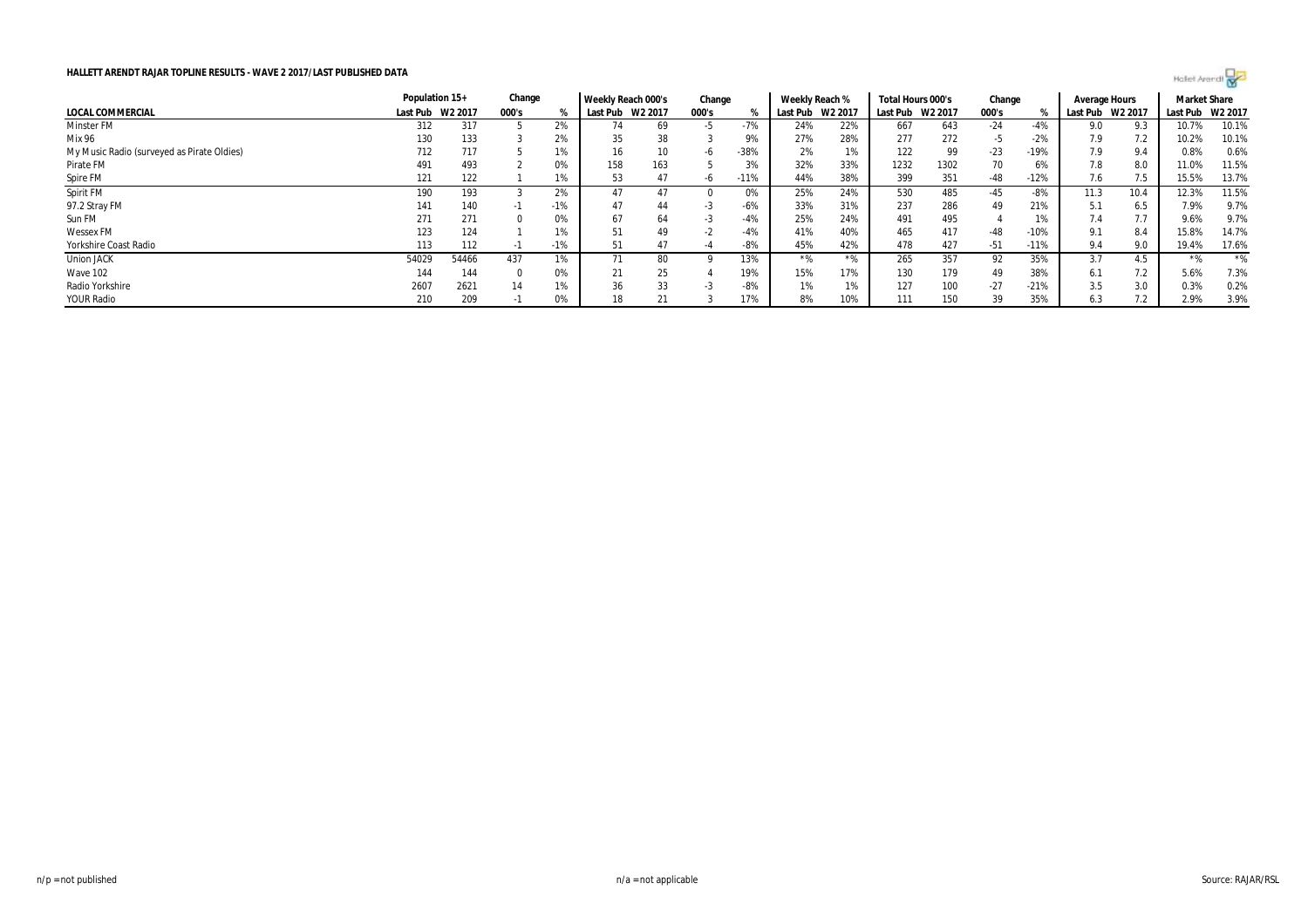| Holet Arendi |  |
|--------------|--|
|--------------|--|

|                                      | Population 15+ |         | Change         |    | Weekly Reach 000's<br>Change |      | Weekly Reach % |        | Total Hours 000's |         | Change   |                     | Average Hours |        | <b>Market Share</b> |      |          |         |
|--------------------------------------|----------------|---------|----------------|----|------------------------------|------|----------------|--------|-------------------|---------|----------|---------------------|---------------|--------|---------------------|------|----------|---------|
| <b>LOCAL COMMERCIAL</b>              | Last Pub       | W2 2017 | 000's          | %  | Last Pub W2 2017             |      | 000's          | %      | Last Pub          | W2 2017 | Last Pub | W <sub>2</sub> 2017 | 000's         | %      | Last Pub W2 2017    |      | Last Pub | W2 2017 |
| <b>BBC Local Radio in England</b>    | 43722          | 44128   | 406            | 1% | 6203                         | 6459 | 256            | 4%     | 14%               | 15%     | 50661    | 57399               | 6738          | 13%    | 8.2                 | 8.9  | 6.1%     | 6.9%    |
| <b>BBC Radio Berkshire</b>           | 829            | 828     | $-1$           | 0% | 115                          | 118  | 3              | 3%     | 14%               | 14%     | 1117     | 1027                | $-90$         | $-8%$  | 9.7                 | 8.7  | 7.0%     | 6.6%    |
| <b>BBC Radio Bristol</b>             | 908            | 919     | 11             | 1% | 127                          | 124  | $-3$           | $-2%$  | 14%               | 13%     | 818      | 846                 | 28            | 3%     | 6.4                 | 6.8  | 4.4%     | 4.5%    |
| <b>BBC Radio Cambridgeshire</b>      | 754            | 763     | 9              | 1% | 110                          | 98   | $-12$          | $-11%$ | 15%               | 13%     | 934      | 702                 | $-232$        | $-25%$ | 8.5                 | 7.1  | 5.5%     | 4.6%    |
| <b>BBC Radio Cornwall</b>            | 465            | 468     | 3              | 1% | 123                          | 140  | 17             | 14%    | 26%               | 30%     | 1487     | 1649                | 162           | 11%    | 12.1                | 11.7 | 14.1%    | 16.0%   |
| <b>BBC Coventry and Warwickshire</b> | 707            | 716     | 9              | 1% | 75                           | 65   | $-10$          | $-13%$ | 11%               | 9%      | 636      | 468                 | $-168$        | $-26%$ | 8.5                 | 7.2  | 5.5%     | 4.1%    |
| <b>BBC Radio Cumbria</b>             | 406            | 404     | $-2$           | 0% | 119                          | 116  | $-3$           | $-3%$  | 29%               | 29%     | 954      | 1011                | 57            | 6%     | 8.0                 | 8.7  | 12.8%    | 12.2%   |
| <b>BBC Radio Derby</b>               | 660            | 662     | $\overline{2}$ | 0% | 136                          | 122  | $-14$          | $-10%$ | 21%               | 18%     | 1173     | 994                 | $-179$        | $-15%$ | 8.7                 | 8.2  | 8.7%     | 6.6%    |
| <b>BBC Radio Devon</b>               | 986            | 995     | $\mathbf{Q}$   | 1% | 208                          | 204  | $-4$           | $-2%$  | 21%               | 21%     | 2027     | 2054                | 27            | 1%     | 9.7                 | 10.1 | 9.7%     | 9.5%    |
| <b>BBC</b> Essex                     | 1314           | 1323    | 9              | 1% | 185                          | 178  | $-7$           | $-4%$  | 14%               | 13%     | 1842     | 2120                | 278           | 15%    | 10.0                | 11.9 | 6.8%     | 7.4%    |
| <b>BBC Radio Gloucestershire</b>     | 508            | 514     | 6              | 1% | 90                           | 79   | $-11$          | $-12%$ | 18%               | 15%     | 1017     | 859                 | $-158$        | $-16%$ | 11.3                | 10.9 | 9.3%     | 7.6%    |
| <b>BBC Hereford &amp; Worcester</b>  | 510            | 513     | 3              | 1% | 106                          | 116  | 10             | 9%     | 21%               | 23%     | 927      | 1011                | 84            | 9%     | 8.8                 | 8.7  | 8.9%     | 9.1%    |
| <b>BBC Radio Humberside</b>          | 766            | 765     | $-1$           | 0% | 165                          | 153  | $-12$          | $-7%$  | 22%               | 20%     | 1754     | 1590                | $-164$        | $-9%$  | 10.6                | 10.4 | 10.7%    | 9.0%    |
| <b>BBC Radio Kent</b>                | 1490           | 1507    | 17             | 1% | 271                          | 198  | $-73$          | $-27%$ | 18%               | 13%     | 2457     | 1683                | $-774$        | $-32%$ | 9.1                 | 8.5  | 7.1%     | 5.1%    |
| <b>BBC Radio Lancashire</b>          | 1190           | 1193    | 3              | 0% | 183                          | 186  | 3              | 2%     | 15%               | 16%     | 1150     | 1486                | 336           | 29%    | 6.3                 | 8.0  | 5.4%     | 6.7%    |
| <b>BBC Radio Leeds</b>               | 1645           | 1657    | 12             | 1% | 213                          | 211  | $-2$           | $-1%$  | 13%               | 13%     | 1617     | 1527                | $-90$         | $-6%$  | 7.6                 | 7.2  | 5.4%     | 5.2%    |
| <b>BBC Radio Leicester</b>           | 850            | 862     | 12             | 1% | 166                          | 161  | $-5$           | $-3%$  | 20%               | 19%     | 1117     | 1352                | 235           | 21%    | 6.7                 | 8.4  | 6.5%     | 8.1%    |
| <b>BBC Radio Lincolnshire</b>        | 557            | 561     | $\overline{4}$ | 1% | 100                          | 99   | $-1$           | $-1%$  | 18%               | 18%     | 1480     | 1373                | $-107$        | $-7%$  | 14.8                | 13.8 | 11.5%    | 11.8%   |
| <b>BBC Radio London</b>              | 12014          | 12182   | 168            | 1% | 329                          | 621  | 292            | 89%    | 3%                | 5%      | 1304     | 3339                | 2035          | 156%   | 4.0                 | 5.4  | 0.6%     | 1.6%    |
| <b>BBC Radio Manchester</b>          | 2230           | 2249    | 19             | 1% | 218                          | 210  | -8             | $-4%$  | 10%               | 9%      | 1633     | 1499                | $-134$        | $-8%$  | 7.5                 | 7.1  | 4.5%     | 4.1%    |
| <b>BBC Radio Merseyside</b>          | 1677           | 1685    | 8              | 0% | 289                          | 318  | 29             | 10%    | 17%               | 19%     | 3474     | 3773                | 299           | 9%     | 12.0                | 11.9 | 10.0%    | 11.2%   |
| <b>BBC Radio Newcastle</b>           | 1448           | 1452    | $\overline{4}$ | 0% | 300                          | 279  | $-21$          | $-7%$  | 21%               | 19%     | 1900     | 1812                | $-88$         | $-5%$  | 6.3                 | 6.5  | 7.0%     | 7.3%    |
| <b>BBC Radio Norfolk</b>             | 785            | 789     | $\overline{4}$ | 1% | 186                          | 186  | $\mathbf 0$    | 0%     | 24%               | 24%     | 1626     | 1747                | 121           | 7%     | 8.8                 | 9.4  | 9.3%     | 9.7%    |
| <b>BBC Radio Northampton</b>         | 496            | 501     | -5             | 1% | 87                           | 85   | $-2$           | $-2%$  | 18%               | 17%     | 816      | 869                 | 53            | 6%     | 9.4                 | 10.3 | 8.9%     | 8.6%    |
| <b>BBC Radio Nottingham</b>          | 810            | 817     | $\overline{7}$ | 1% | 151                          | 151  | $\Omega$       | 0%     | 19%               | 19%     | 1540     | 1272                | $-268$        | $-17%$ | 10.2                | 8.4  | 9.5%     | 8.1%    |
| <b>BBC Radio Oxford</b>              | 538            | 544     | 6              | 1% | 72                           | 78   | 6              | 8%     | 13%               | 14%     | 529      | 720                 | 191           | 36%    | 7.3                 | 9.3  | 4.9%     | 6.8%    |
| <b>BBC Radio Sheffield</b>           | 1305           | 1314    | 9              | 1% | 208                          | 178  | $-30$          | $-14%$ | 16%               | 14%     | 1113     | 1262                | 149           | 13%    | 5.3                 | 7.1  | 4.4%     | 4.8%    |
| <b>BBC Radio Shropshire</b>          | 401            | 403     | $\overline{2}$ | 0% | 115                          | 103  | $-12$          | $-10%$ | 29%               | 26%     | 1107     | 981                 | $-126$        | $-11%$ | 9.6                 | 9.5  | 12.9%    | 11.2%   |
| <b>Total BBC Radio Solent</b>        | 1793           | 1809    | 16             | 1% | 262                          | 263  | $\mathbf{1}$   | 0%     | 15%               | 15%     | 2595     | 2485                | $-110$        | $-4%$  | 9.9                 | 9.5  | 6.8%     | 6.6%    |
| <b>BBC</b> Somerset                  | 454            | 457     | 3              | 1% | 62                           | 60   | $-2$           | $-3%$  | 14%               | 13%     | 569      | 343                 | $-226$        | $-40%$ | 9.2                 | 5.7  | 5.6%     | 3.6%    |
| <b>BBC Radio Stoke</b>               | 617            | 618     | $\mathbf{1}$   | 0% | 139                          | 133  | $-6$           | $-4%$  | 22%               | 21%     | 944      | 867                 | $-77$         | $-8%$  | 6.8                 | 6.5  | 7.5%     | 7.2%    |
| <b>BBC Radio Suffolk</b>             | 544            | 546     | $\overline{2}$ | 0% | 93                           | 97   | $\overline{4}$ | 4%     | 17%               | 18%     | 1003     | 1036                | 33            | 3%     | 10.8                | 10.7 | 8.5%     | 8.8%    |
| <b>BBC Sussex and BBC Surrey</b>     | 2594           | 2617    | 23             | 1% | 277                          | 295  | 18             | 6%     | 11%               | 11%     | 2258     | 2423                | 165           | 7%     | 8.2                 | 8.2  | 4.3%     | 4.4%    |
| <b>BBC Radio Tees</b>                | 793            | 791     | $-2$           | 0% | 120                          | 133  | 13             | 11%    | 15%               | 17%     | 997      | 858                 | $-139$        | $-14%$ | 8.3                 | 6.4  | 6.1%     | 6.1%    |
| <b>BBC Three Counties Radio</b>      | 1371           | 1393    | 22             | 2% | 150                          | 149  | $-1$           | $-1%$  | 11%               | 11%     | 1211     | 1012                | $-199$        | $-16%$ | 8.0                 | 6.8  | 4.6%     | 3.9%    |
| <b>BBC WM 95.6</b>                   | 2385           | 2401    | 16             | 1% | 234                          | 230  | $-4$           | $-2%$  | 10%               | 10%     | 2303     | 2742                | 439           | 19%    | 9.8                 | 11.9 | 5.5%     | 6.6%    |
| <b>BBC Radio Wiltshire/Swindon</b>   | 582            | 585     | 3              | 1% | 101                          | 103  | $\overline{2}$ | 2%     | 17%               | 18%     | 739      | 801                 | 62            | 8%     | 7.3                 | 7.8  | 5.7%     | 6.6%    |
| <b>BBC Radio York</b>                | 535            | 538     | 3              | 1% | 80                           | 82   | $\overline{2}$ | 3%     | 15%               | 15%     | 829      | 630                 | $-199$        | $-24%$ | 10.4                | 7.7  | 7.2%     | 5.8%    |
| <b>BBC Radio Guernsey</b>            | 52             | 53      |                | 2% | -17                          | 18   | -1             | 6%     | 32%               | 34%     | 184      | 182                 | $-2$          | $-1%$  | 11.1                | 10.2 | 16.5%    | 17.8%   |
| <b>BBC Radio Jersey</b>              | 86             | 88      | $\overline{2}$ | 2% | 32                           | 29   | $-3$           | -9%    | 37%               | 33%     | 299      | 301                 |               | 1%     | 9.3                 | 10.4 | 18.6%    | 18.2%   |